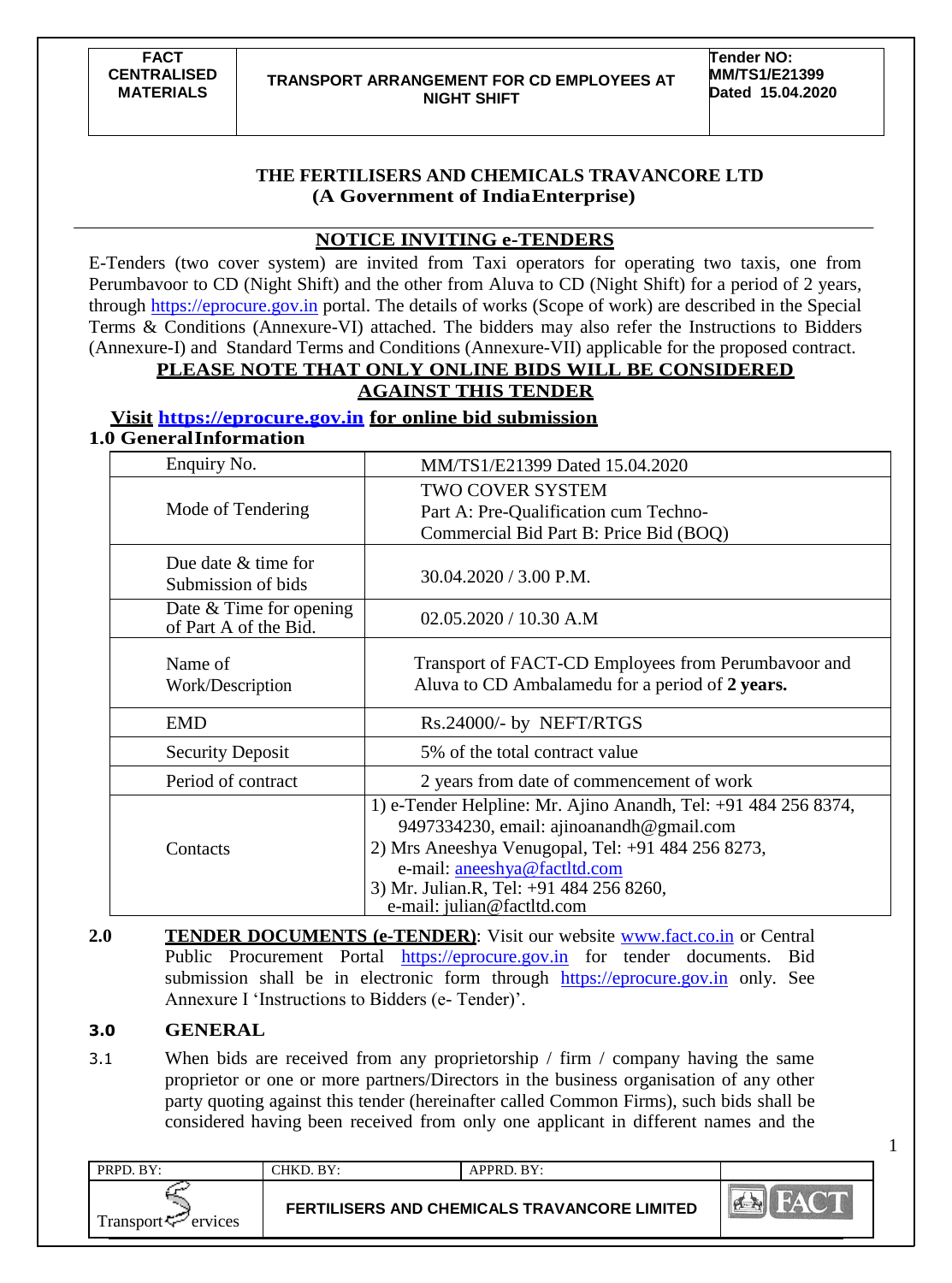lowest acceptable quotation of such Common Firm shall only be considered for evaluation.

- 3.2 Bids from bidders against whom any criminal case, enquiry or investigation/report by authorities like Vigilance, CBI etc., are pending in relation with FACT or bidders who are defaulting contractors of FACT shall be disqualified and rejected.
- 3.3 FACT reserves the right to reject any or all bids without assigning any reasons whatsoever, and / or based on the past unsatisfactory performance by bidders at FACT / other PSEs / Govt. Departments. The opinion of FACT regarding the same shall be final and conclusive
- 3.4 Evaluation of Price bids and determination of L1 bidder shall be based on the combined total value of all the items in the Price Bid, which will be arrived at based on the rates quoted by a bidder for each item for the corresponding quantities indicated. A single work order shall be issued for all the items of work.
- 3.5 In case more than one bidder become L1, based on the evaluation method as above, contract will be finalized based on revised lower rates which will be obtained from the L1 bidders. However, bidders will not be allowed to increase any of the earlier rates quoted by them in the revised bid submitted by them as above. In this connection pl. also refer clause 8.0 of Instructions to bidders.

## *For The Fertilisers And Chemicals, Travancore Limited* ASST. GENERAL MANAGER (MATERIALS)-T&S

## **List of Enclosures of this NIT is as follows:**

Transport  $\leq$  ervices

| S.No           | Document            | TITLE                                           | No. of Pages                   |
|----------------|---------------------|-------------------------------------------------|--------------------------------|
| 1              | Annexure I          | Instructions to Bidders (e-Tender)              | 7                              |
| $\overline{2}$ | Annexure II         | Schedule of operation                           |                                |
| 3              | Annexure III        | Pre-Qualification Criteria for bidders          |                                |
| 4              | Annexure IV         | Vendor Data Updation (Declaration) Form         | 4                              |
| 5              | Annexure V          | <b>Compliance Statement</b>                     |                                |
| 6              | Annexure VI         | Special Terms & Conditions of contract          | 7                              |
| 7              | <b>Annexure VII</b> | <b>Standard Terms and Conditions</b>            | 6                              |
| 8              | Annexure VIII       | Un-priced copy of Price bid format              |                                |
| 9              | Annexure IX         | Price bid format (BoQ)                          | Separate Excel<br><b>Sheet</b> |
| 10             | Annexure X          | Proforma of Bank Guarantee for Security Deposit | $\mathfrak{D}$                 |
| 11             | Annexure XI         | Proforma of Agreement                           |                                |
| PRPD. BY:      |                     | CHKD. BY:<br>APPRD. BY:                         |                                |

**FERTILISERS AND CHEMICALS TRAVANCORE LIMITED**

2

 $\mathbf{A}$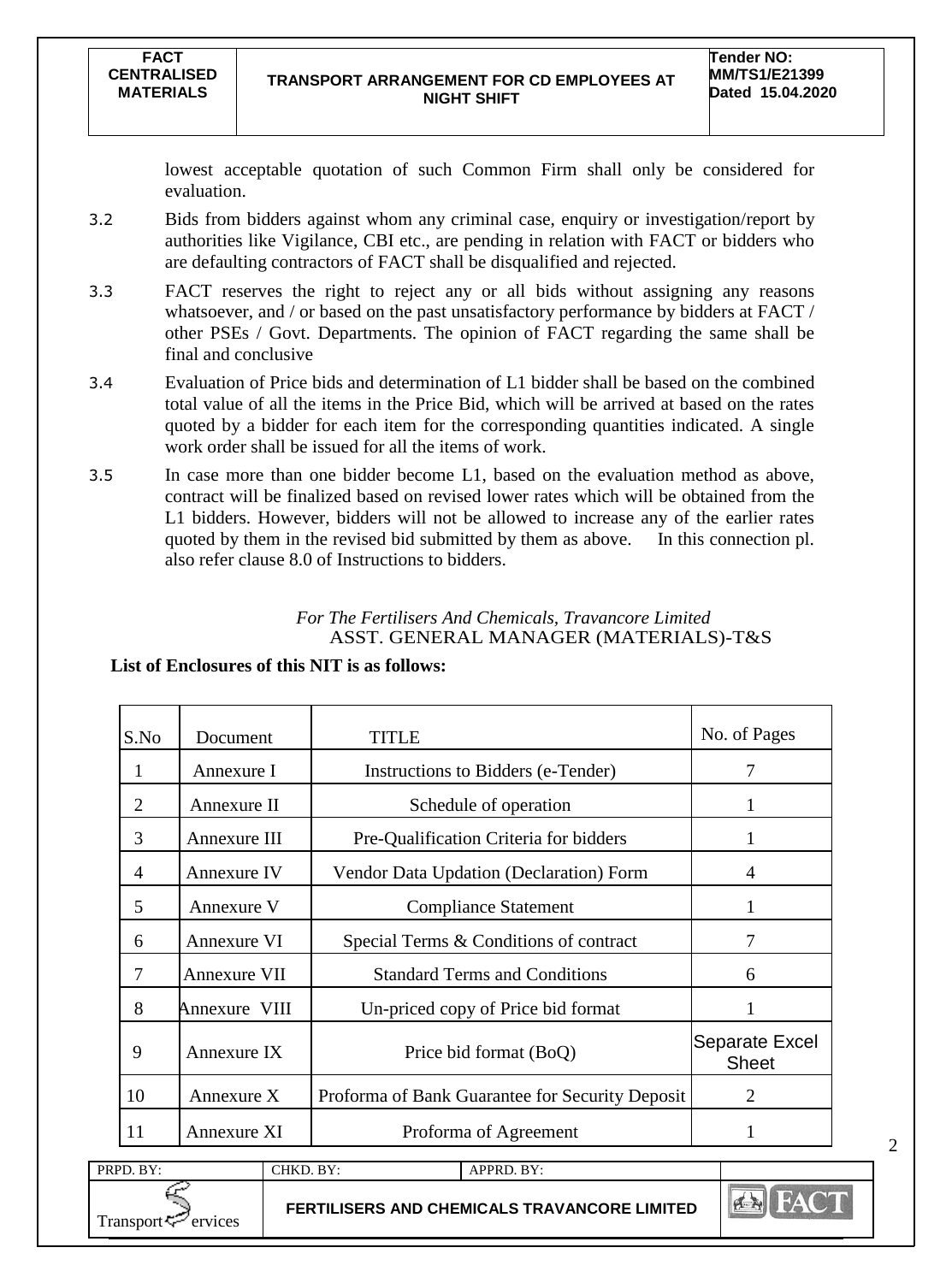#### **TRANSPORT ARRANGEMENT FOR CD EMPLOYEES AT NIGHT SHIFT**

**Tender NO: MM/TS1/E21399 Dated 15.04.2020**

## **ANNEXURE – I**

3

## **Instructions to Bidders (OPEN e-Procurement)**

- **1.0** Bidders shall study carefully the complete tender documents viz. NIT with Prequalification criteria, Instructions to Bidders (ANNEXURE-I), Technical Procurement Specifications if any, Terms & Conditions and any other documents forming part of this tender attached herewith. All conditions set out there in shall be binding on the bidders unless conflicting with any conditions expressly stated by FACT while accepting any bid in the event of such acceptance. One signed and scanned copy of the above documents shall accompany their online bids signifying their acceptance of the same. Bidder shall also submit along with his bid Vendor data updation (Declaration) Form, Check list and Compliance Statement duly filled with all details required therein and also attach supporting documents as required.
- **2.0** Before submitting the bid, the bidder shall familiarise himself about the details of the work, operating conditions during different seasons of year, etc., collect all necessary data regarding the facilities available at various points indicated in Special Terms and Conditions, applicable timings, routes etc., and satisfy himself on all aspects relating to this work which he has to handle and execute for the full contract period and shall make due provisions in his rates for any contingency or difficulty involved in the work covered by this enquiry. Claiming lack of knowledge shall not be a reason for exoneration of the bidder of his contractual obligations, if the contract is awarded to him or for demand for increase in rate.
- **3.0** Offers against this NIT shall be submitted online on e-Tendering portal [https://eprocure.gov.in,](https://eprocure.gov.in/) with valid digital signature certificate. Offers submitted on any other platform or in any other mode or including e-mails, physical submission of offers etc. SHALL NOT be accepted.
- 3.1 The bidders are requested to register themselves on the above website with their valid digital signature certificate, if not done already. It is mandatory for bidder to have valid digital signature certificate (Class II or Class III) issued by any of the Certifying Authority approved by Govt. of India for participating in the tender. The digital signature certificate shall be arranged by the bidder at his cost. Bidders may refer **Bidders Manual Kit** available on the above website for detailed information and instructions for registration, bid submission etc.
- 3.2 The documents, if any, which necessarily have to be submitted in originals if specified specifically in the enquiry documents, shall be submitted offline. However scanned copies of such documents shall be uploaded along with the offer submitted online.
- 3.3 The cover (s) containing the documents in original etc. to be submitted offline as required in the enquiry documents shall be duly superscribed with enquiry No., due date of enquiry, bidder"s name & address and contact details. The documents shall be submitted to the following on or before the due date : The Asst.General Manager (T&S), Centralized Materials,

PD Administrative Building, FACT Ltd., Udyogamandal PO,

| Kochi – 683 501, Kerala         |                                              |            |            |  |
|---------------------------------|----------------------------------------------|------------|------------|--|
| PRPD. BY:                       | CHKD. BY:                                    | APPRD. BY: |            |  |
| Transport $\mathcal{F}$ ervices | FERTILISERS AND CHEMICALS TRAVANCORE LIMITED |            | <b>ABY</b> |  |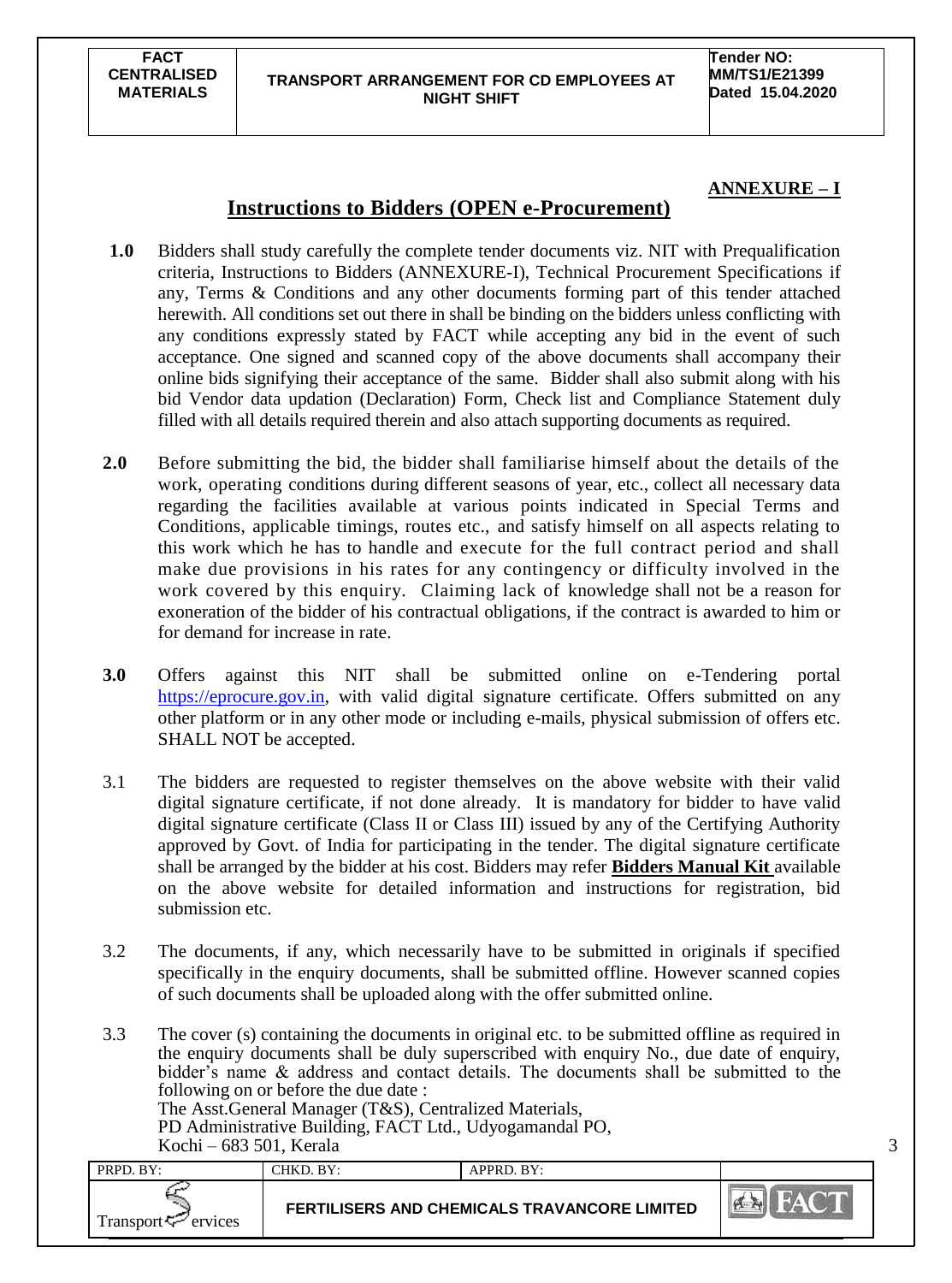#### **4.0 SUBMISSION OF BIDS: The bid shall be uploaded with all relevant documents before due date and time in the above portal as given above.**

**5.0** Bid documents shall consist of Part-A and Part B as detailed below:

## 5.1 **Part A (Pre-qualification-cum-Techno Commercial Bid) shall contain:**

- 1. Documentary proof for remittance of EMD such as scanned copy of EMD Instrument (UTR No./Payment Receipt/Challan), as applicable or Claim for EMD exemption with documentary proof.
- 2. Scanned copies of supporting documents for satisfying Pre-Qualification criteria.
- 3. Digitally Signed copies of NIT, Instructions to Bidders (Annexure I) and terms conditions.
- 4. Scanned copy of Signed & duly filled Vendor Data Updation Declaration Form"
- 5. Signed and duly filled up Check List for Commercial Terms" (if applicable) and scanned copies of attached documents as detailed in Check list.
- 6. Scanned copy of Signed & duly filled "Compliance Statement"
- 7. Scanned copy of Signed "Un-priced bid indicating "QUOTED" in the applicable columns. Rates shall not be indicated in Un-priced Bid.
- 5.2 **Part-B: shall comprise of the filled Price bid. The filled price bid ie. BoQ attached to the tender shall be uploaded after filling all relevant details such as name and address of the bidder, rates etc. as applicable.**
- 5.3 The priced BOQ shall be uploaded strictly in the format attached, failing which the offer is liable to be rejected. Renaming or changing the format of the BoQ is not permitted and the System will not accept any such changed document.
- 5.4 Fill-in all the relevant fields of the BoQ either in value or as a percentage as specified in the BoQ. Blank field, if any, in the uploaded BoQ shall be considered as Nil (not Quoted). No claim or revisions shall be entertained in this regard.
- 5.5 Bidders shall quote prices in the BOQ only and nowhere else. No other documents shall be enclosed with Price Bid (BOQ).
- 5.6 Rates shall be quoted in the same unit of measure given in the BOQ and shall be considered accordingly.
- 5.7 Bidders shall ensure that all the required documents as per enquiry are uploaded in the System before due date and time. The System does not allow submission of bids or any other document forming part of the bid after due date & time of bid submission. Nonsubmission of documents or incomplete documents may result in rejection of offers and no communication in this regard will be entertained. FACT reserves the right to reject any bid not submitted as per instructions at their discretion.
- 5.8 Timely submission of offers along with all the relevant documents online is the responsibility of the bidder concerned. The bids may be submitted well in advance to avoid last minute issues like non availability of internet, server not available, power failure etc. FACT shall not be held responsible for bidder's inability to submit documents in time, incomplete submission of offers or non submission of any documents forming part of the offers etc.
- 5.9 Bidders shall meet all expenses in connection with submission of his bid, attending the bid opening, meetings etc.

| PRPD. BY:                | CHKD. BY:                                    | APPRD. BY: |  |
|--------------------------|----------------------------------------------|------------|--|
| Transport $\sim$ ervices | FERTILISERS AND CHEMICALS TRAVANCORE LIMITED |            |  |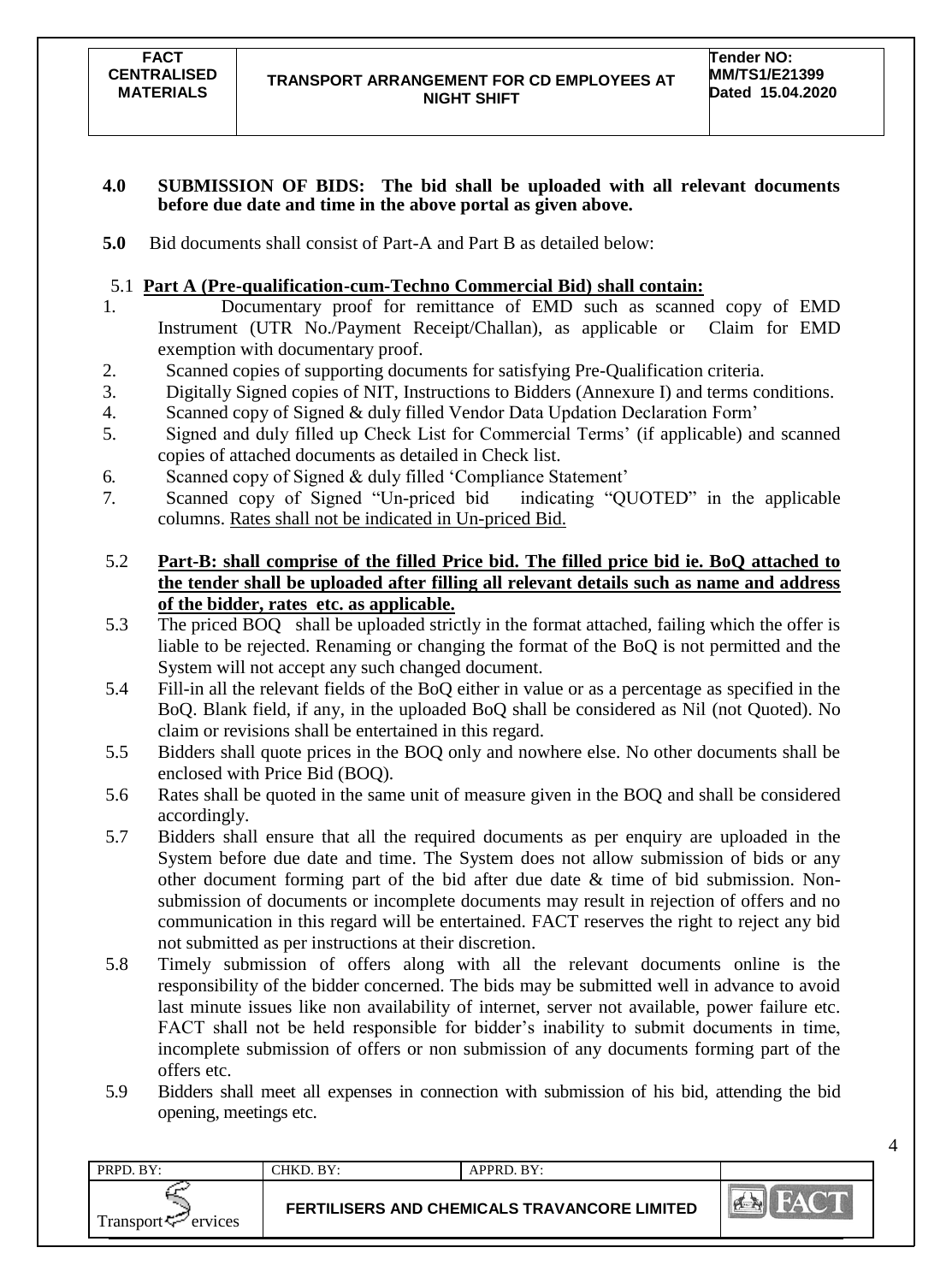## **6.0 BID OPENING:**

- 6.1 *Part-A* of the bids of all bidders who submit their Bids as per the instructions on or before the due date and time shall be opened online, on the specified bid opening date and time. Bids submitted not in conformity with the Enquiry instructions are liable to be rejected without further processing.
- 6.2 *Part-B* Price bids of those bidders whose Part-A bid is acceptable, based on pre-qualification and techno-commercial evaluation, only shall be opened online on a subsequent date, on completion of evaluation.

## **7.0 EARNEST MONEY:**

- 7.1 **Earnest Money Deposit (EMD)** shall be furnished for the respective amount indicated in the NIT only through **NEFT/RTGS to FACT a/c No. 57017844467 with the State Bank of India, Udyogamandal Branch, IFSC Code SBIN0070158.** A scanned copy of the Payment Receipt /UTR No. shall also be furnished along with Part-A bid. **Bids without EMD or inadequate amount of EMD will be rejected**. No interest shall be paid on the EMD. EMD of the unsuccessful bidder will be refunded after awarding the contract. EMD furnished against one enquiry will not be adjusted against any other enquiry.
- 7.2 Bids without EMD shall be rejected except in the following cases. EMD will be exempted for Govt. Depts/firms/public sector units/ Startups recognized by Dept. of Industrial policy & Promotion, MSE units registered under MSMED Act/ firms registered under NSIC/Khadi Board etc. as per applicable govt. directions, on submission of valid documentsin proof of the same.
- 7.3 If any bidder retracts from or without request of FACT revises his bid during its validity period or fails to submit Security Deposit and execute the required agreement when the contract is awarded or fails to commence the execution of the work on the stipulated date, the EMD furnished shall be liable to be forfeited without prejudice to FACT"s other right to claim damages.

### **8.0 PURCHASE PREFERENCE:**

This tender shall be based on MSME order dt.  $23<sup>rd</sup>$  March 2012, and as amended from time to time, pertaining to Public Procurement Policy in respect of procurement of goods and services, produced and provided by micro and small enterprises, including special benefits to MSE firms owned by SC/ST and women entrepreneurs, on furnishing relevant documents as proof. Declaration of UAM numbers on CPPP is mandatory, failing which bidders will not be able to enjoy the benefits as per PP policy. Bidders will get the benefit of PP policy only if they are MSE bidders at the time of submission of their offers.

In divisible tenders, participating MSEs quoting price within price band of  $L1+15\%$  shall also be allowed to supply a portion of requirement by bringing down their price to L1 price in a situation where L1 price is from someone other than an MSE. Such MSEs shall be allowed to supply atleast 25% (or as applicable) of the total tendered value. In case of more than one such MSE, the supply will be shared proportionately (to tendered quantity). Special provisions extended to certain categories of MSEs as per the order shall also be applicable.

| PRPD. BY:           | CHKD. BY:                                           | APPRD. BY: |                                      |
|---------------------|-----------------------------------------------------|------------|--------------------------------------|
| Transport < Frances | <b>FERTILISERS AND CHEMICALS TRAVANCORE LIMITED</b> |            | $\mathbb{R}^{n}$<br><b>CARGE ALL</b> |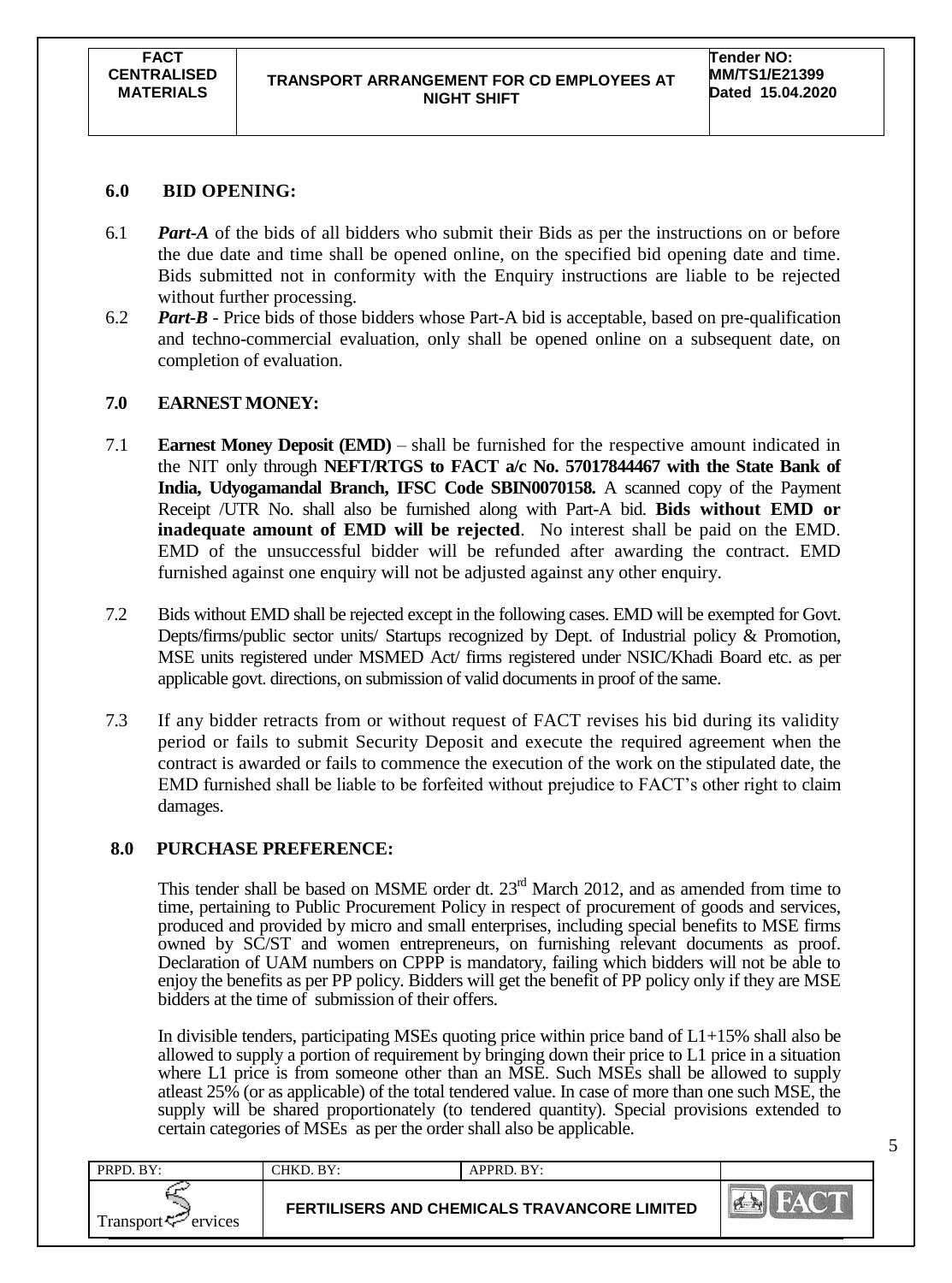In case of non divisible tenders, an MSE quoting in the price band of  $L1+15\%$  may be awarded for full/compete work of tendered value, considering the spirit of policy for enhancing the Government procurement from MSEs subject to bringing down of price to L1 by the MSE concerned.

This tender is non divisible.

## **9.0 DEVIATIONS:**

- 9.1 Deviations in the tender clauses shall not be accepted.
- 9.2 FACT reserves the right to reject the offers with deviations without further correspondence.

9.3 Bidder shall clearly indicate the time required for mobilisation /commencement of work from the date of receipt of Letter of Intent (LOI) / Work Order.

## **10.0 CONFORMITY:**

Bids must conform in all respects with the applicable terms and conditions of this enquiry. Bidder must certify in the compliance Statement that his bid complies with all Enquiry documents and technical specifications.

## **11.0 RATES:**

11.1 Bidder shall quote his lowest rate for the work strictly as per the BoQ (Price Bid format) . Bids not complying with the above are liable to be rejected.

The Un-priced bid shall be submitted along with Part-A bid duly signed by the Bidder, indicating "QUOTED" in the columns. Rates shall not be indicated in Un-priced Bid.

11.2 Bidder shall quote all-inclusive rate for the work, but **exclusive of GST.** GST if applicable, will be payable extra by FACT as per statutory notification.

11.3 The rates quoted in the tender are to hold good for a period of four months from the date of opening of the Pre-Qualification-cum-Techno-Commercial bid (Part-A). If contract is awarded, the work order rates shall be valid for the entire period of contract inclusive of extension / extensions. **No bidder can withdraw his tender or revoke or revise the rates within the aforesaid period of 120 days.** If the bidder withdraws/revises/revokes OR shows unwillingness to confirm with his offer, the Earnest Money Deposit (EMD) remitted by the bidder against the tender shall be forfeited by FACT, without prejudice to FACT"s other rights to claim damages.

## **12.0 SECURITY DEPOSIT**:

12.1 The successful bidder (Contractor) shall be required to furnish an interest free Security Deposit (SD) equivalent to **five percent (5%) of the total contract value** by DD/NEFT/RTGS or by Bank Guarantee issued by a Nationalised / Scheduled Bank as per the Proforma prescribed within 15 days of issue of the work order. The Bank Guarantee shall be valid till the expiry of the contract with a claim period of six months thereafter. FACT a/c No. 57017844467 with the State Bank of India, Udyogamandal Branch, IFSC Code SBIN0070158 shall be used in case of remittance of Security deposit by NEFT/RTGS and proof of remittance shall be submitted to FACT.

| PRPD. BY:                      | CHKD. BY: | $APPRD$ . $BY:$                              |                                          |
|--------------------------------|-----------|----------------------------------------------|------------------------------------------|
| Transport <sup>7</sup> ervices |           | FERTILISERS AND CHEMICALS TRAVANCORE LIMITED | $\left  \mathbf{A} - \mathbf{A} \right $ |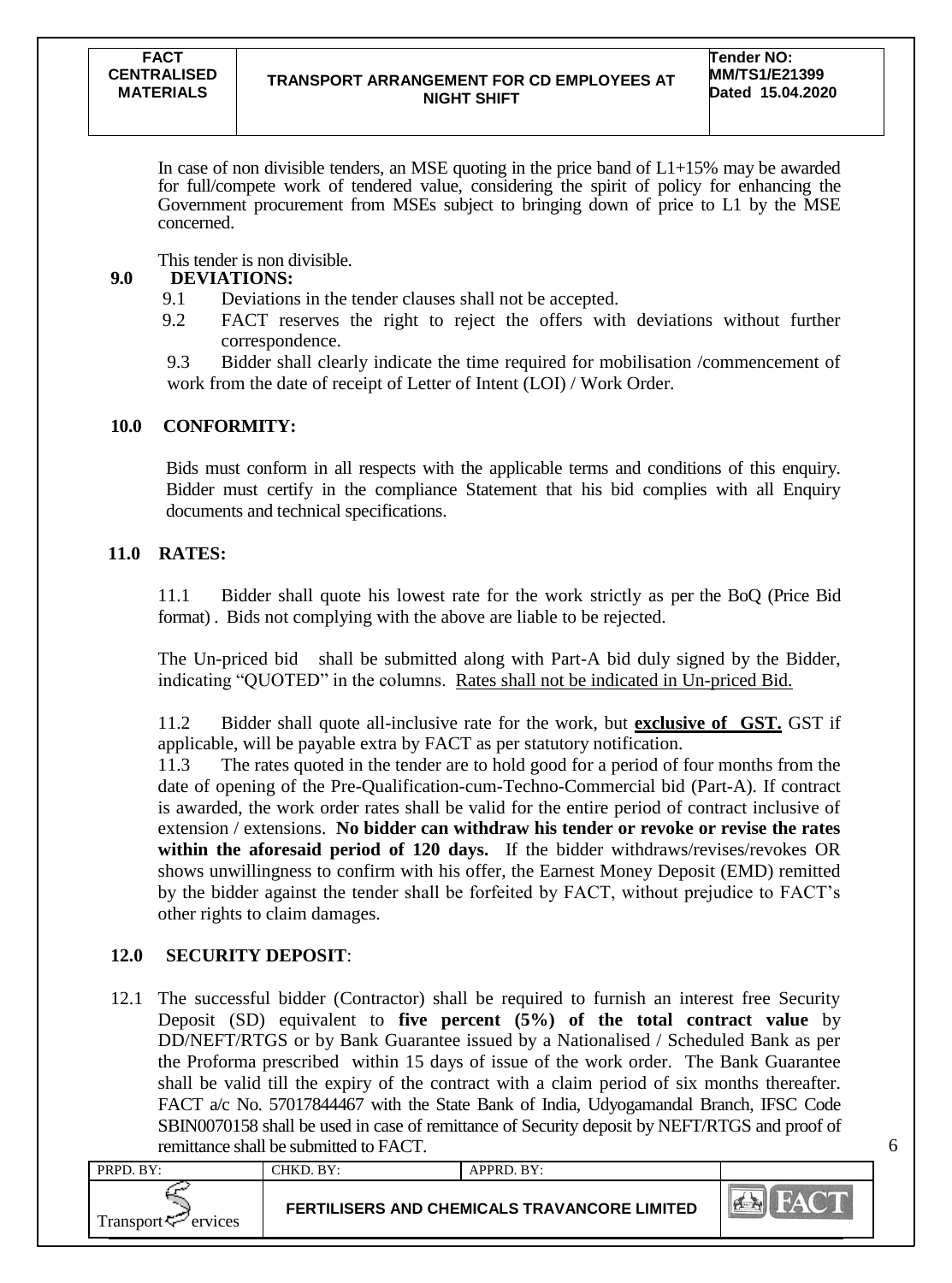12.2 In case the bidder whose bid is accepted, fails to deposit the prescribed Security Deposit or fails to execute the agreement or fails to commence the execution of the work within the specified time, the contract issued to him is liable to be terminated and the Earnest Money already deposited by the contractor shall be forfeited without any further reference to the contractor and alternative arrangements made at the risk and cost of the Contractor.

## **13.0 PURCHASER'S RIGHT:**

FACT reserves the right to reject any or all bids without assigning any reason whatsoever. No claims shall lie against FACT on this account and FACT"s decision in this regard shall be final and binding on the bidders. FACT reserves the right to negotiate with the lowest bidder.

## **14.0 CONTRACTOR TO EXECUTE AGREEMENT**:

The contractor's responsibility under this contract will commence on the date specified in the Letter of Intent/Work Order. The successful Bidder shall be required to execute an Agreement with FACT, within 15 days of the receipt by him of the Work order issued by FACT for carrying out the work according to the terms and conditions of the contract given along with the Work Order. The Agreement shall be executed on Rs.500/- Stamp paper and shall be in the pro forma as specified by FACT. The provisions contained in tender papers and other documents exchanged between the Bidder and FACT shall form part of the contract. The Earnest Money Deposit is liable to be forfeited in case the contractor fails to execute the Agreement within the stipulated period as mentioned above.

## **15.0 THE BIDDER SHALL FURNISH THE FOLLOWING ALONG WITH THE OFFERS.**

- 1. The GST registration Number and details. In the case of Provisional ID, GST Registration Number shall be provided on receipt of the same.
	- 2. Place of supply/Service
	- 3. Address of the supplier/service provider's billing the item if it is different from 2 above
	- 4. GST rates applicable for each item
	- 5. HSN / SAC codes of each of the goods / services quoted

In case of unregistered contractor, a declaration to that effect with reason should be furnished.

FACT"s GST No. in the state of Kerala is **32AAACT6204C1Z2**. FACT"s GST numbers in other southern states is as follows:

| Tamilnadu:      | 33AAACT6204C1Z0 |
|-----------------|-----------------|
| Karnataka:      | 29AAACT6204C1ZP |
| Andhra Pradesh: | 37AAACT6204C1ZS |
| Telangana:      | 36AAACT6204C1ZU |

| PRPD. BY:           | CHKD. BY: | APPRD. BY:                                          |     |
|---------------------|-----------|-----------------------------------------------------|-----|
| Transport < Frances |           | <b>FERTILISERS AND CHEMICALS TRAVANCORE LIMITED</b> | PER |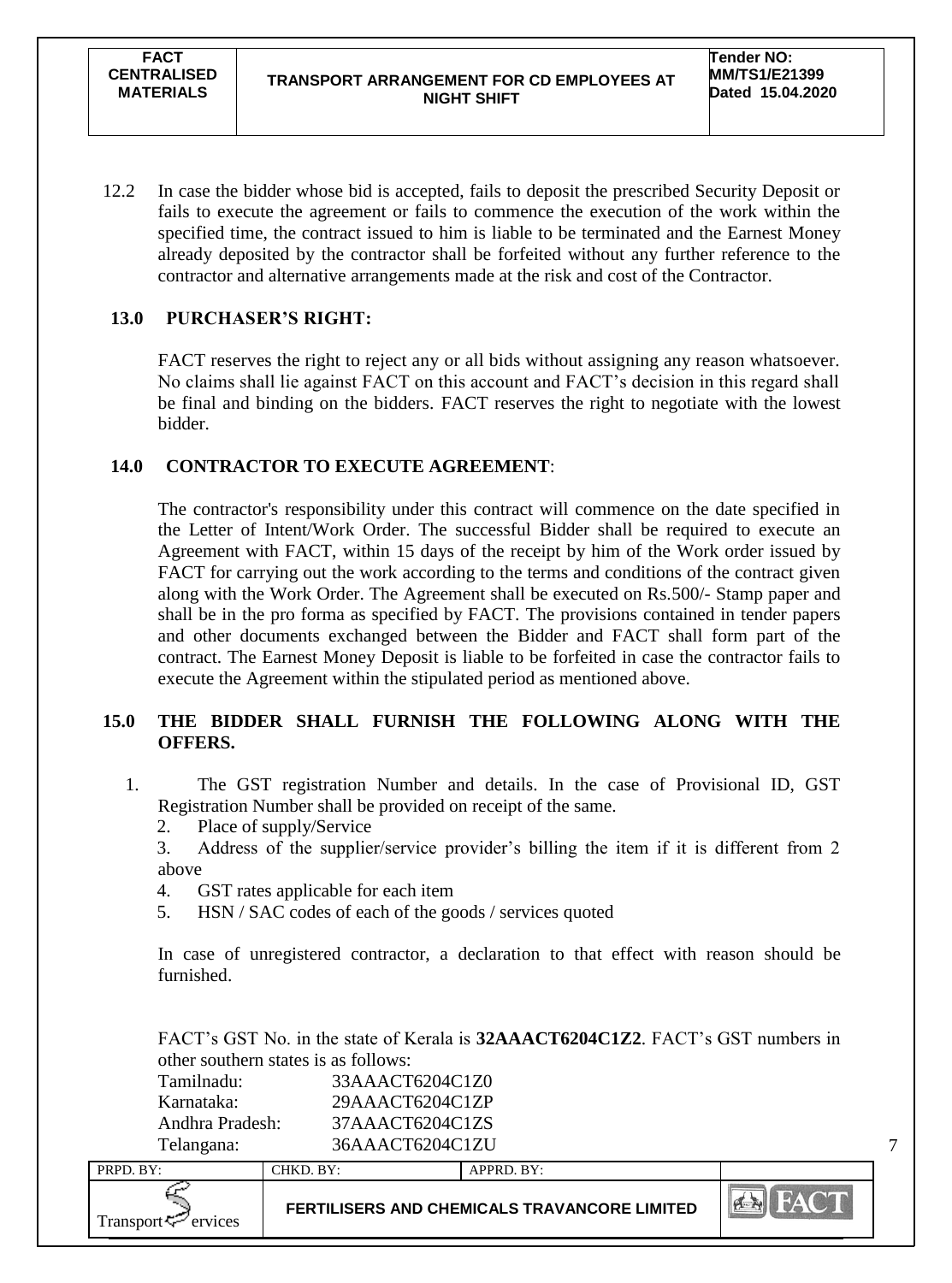Puducherry: 34AAACT6204C1ZY

The supplier/contractor shall do the following:

- a) Submit GST compliant tax invoice to FACT along with supply.
- b) Shall ensure uploading the above invoice as per statute &
- c) File monthly returns in time enabling FACT to claim the input tax credit.

GST charged by the supplier/contractor shall be released separately to the supplier/contractor only after filing of (i) the outward supply details  $\&$  the monthly return on GSTN portal by the supplier/contractor and (ii) on matching the input tax credit to such invoice with the corresponding details of outward supply of the supplier/contractor.

In case FACT incurs any liability (like interest, penalty etc.,) due to denial/reversal of such input tax credit in respect of the invoice submitted by the supplier/contractor, for the reasons attributable to the supplier/contractor, the same shall be recovered from the supplier/contractor

Further in case FACT is deprived of the input tax credit due to any reason attributable to the supplier/contractor, the same shall not be paid or recovered if already paid to the supplier/contractor.

### **16.0 GENERAL:**

- 16.1 FACT reserves the right to extend without giving any reason, the last date for submission and opening of bid, but such extension will be duly intimated to those who have submitted online. In case the date of bid opening happens to be a day of strike/hartal etc. due to any reasons or happens to be a holiday for FACT, declared due to unforeseen and emergency reasons or due to any tech problems, the bids will be opened at the same time on the next full working day.
- 16.2 FACT reserves the right to make changes in the tender documents, but such changes will be published in our portal as a corrigendum. Bidders are requested to counter check with portal before submitting their bids.
- 16.3 Mere submission of all the documents will not necessarily mean that the Bidder is suitable. Worthiness assessed by FACT will be final and binding on the Bidder.
- 16.4 FACT may relax condition of prior turnover and prior experience with respect to Micro & Small Enterprises (MSEs) subject to meeting of quality and technical specifications, if specified in the tender.
- 16.5 Except in the cases of items/services related to public safety, health, critical security operations and equipment etc., FACT at its discretion may relax the conditions of prior turnover and prior experience (if specified in the tender) for Startups recognised by Dept. of Industrial policy and promotion (DIPP) subject to meeting quality and technical specifications, on furnishing copies of relevant certificates / documents in proof of such recognition by DIPP.
- 16.6 All clarification and correspondence related to this enquiry shall be made only in English to the Asst.General Manager(Materials)T&S, Centralised Materials, PD Administrative Building, FACT Ltd., Udyogamandal – 683 501, Tel : 0484-2568260/2568629/2546427, FAX No: 0484-2545196, Email:julian@factltd.com

| PRPD. BY:                      | CHKD. BY:                                           | APPRD. BY: |      |
|--------------------------------|-----------------------------------------------------|------------|------|
| Transport <sup>7</sup> ervices | <b>FERTILISERS AND CHEMICALS TRAVANCORE LIMITED</b> |            | PART |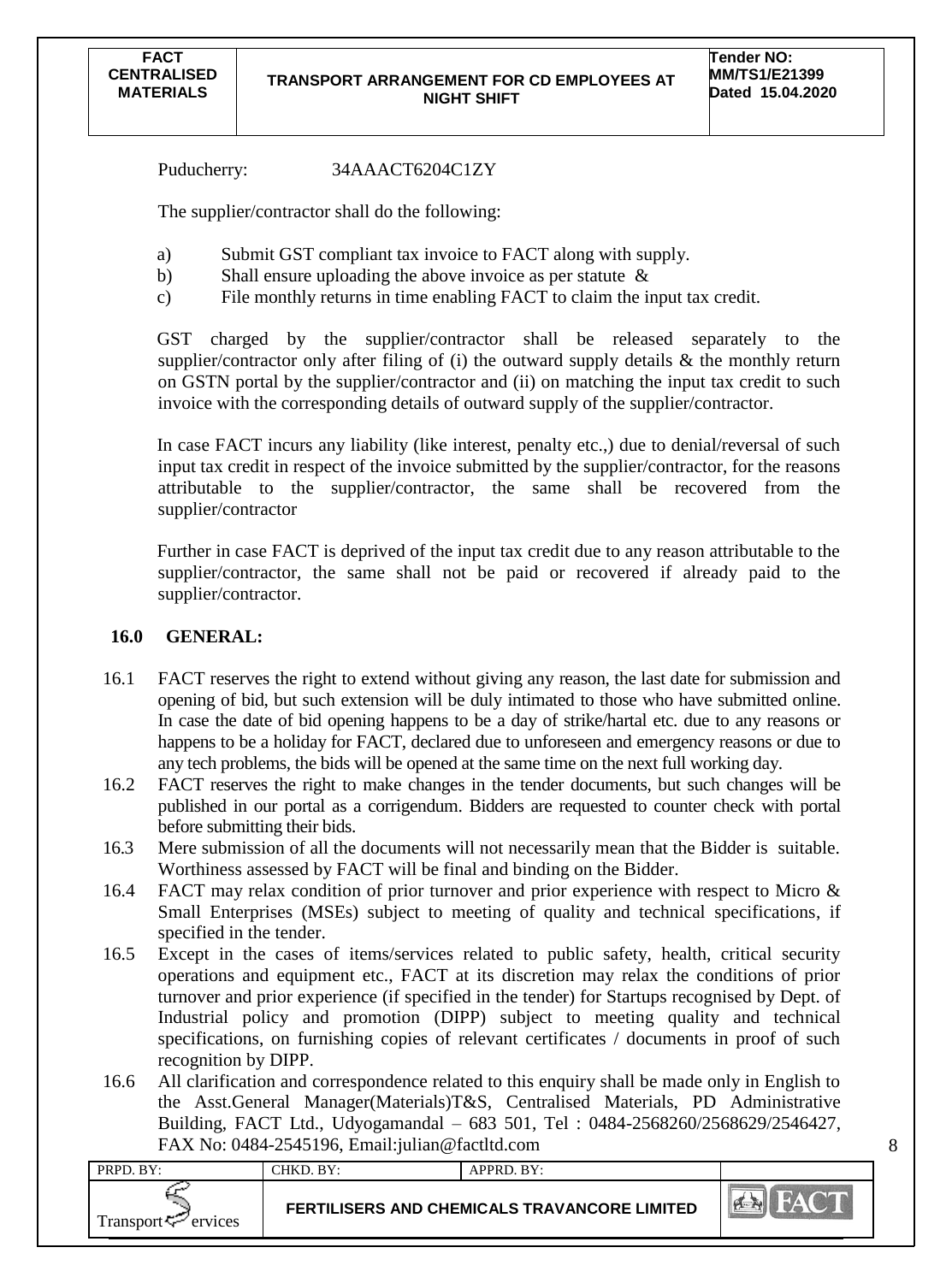- 16.7 All disputes and questions, claims, rights, matters or things, whatsoever, in any way, arising out of or relating to the calling of bids, evaluation of offers, award of contract, change in structure of bids or any other matter relating to finalization of contract are to be referred to the sole Arbitrator who shall be the General Manager [Materials] of FACT. The award shall be binding on both the parties. The bidders are advised to get informed of all details they require regarding the work before submitting their bids.
- 16.8 Work order shall be issued by Asst. General Manager [Materials]-T&S.

## **17.0 TENDER UPDATES:**

Bidders are requested to visit Central Public Procurement Portal [\(https://eprocure.gov.in\)](https://eprocure.gov.in/) regularly for any updates/corrigendum on the tender, including extension of due date, if any. No other mode of communication shall be made in this regard.

## **18.0 FRAUD PREVENSION POLICY:**

Bidders shall comply with Fraud Prevention Policy of FACT 2012 (FPPF 2012). The said Policy is available in FACT's Website [www.fact.co.in.](http://www.fact.co.in/)

## **ASST. GENERAL MANAGER (MATERIALS)-TS**

| PRPD. BY:            | $CHKD$ . BY:                                        | APPRD. BY: |    |
|----------------------|-----------------------------------------------------|------------|----|
| Transport<br>ervices | <b>FERTILISERS AND CHEMICALS TRAVANCORE LIMITED</b> |            | P. |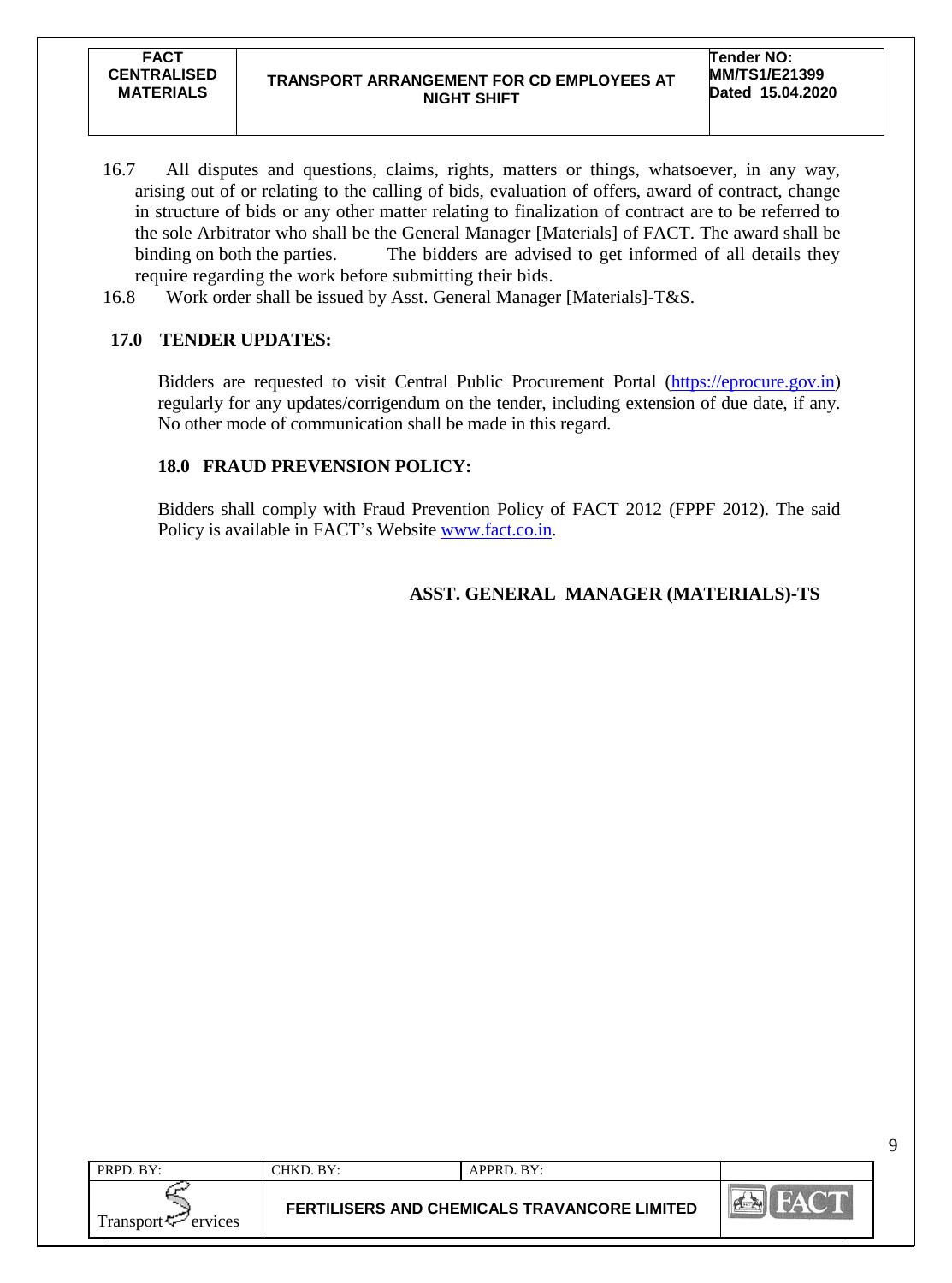**Tender NO: MM/TS1/E21399 Dated 15.04.2020**

10

#### **ANNEXURE II**

## **SCHEDULE OF OPERATION**

| Taxi No. 1                | Taxi No. 2                      |
|---------------------------|---------------------------------|
| Perumbayoor to Ambalamedu | Aluva to Ambalamedu (Approx. 88 |
| (Approx-64 Km)            | Km)                             |
| Perumbayoor KSRTC Jn      | Aluva Bank Jn                   |
| Uduppi Jn.                | Pump Kavala                     |
| Allappra                  | General Hospital Jn.            |
| Vengola                   | Companypady                     |
| Onamkulam                 | Ambattukavu                     |
| Arakkapady                | Premier Jn.                     |
| Kummanodu                 | South Kalamassery               |
| Pattimattom               | Edappally toll                  |
| Kizhakkambalam            | High Court Jn.                  |
| Achan Kavala              | Palarivattom -NH Byepass Jn.    |
| Pallikkara                | Vyttila                         |
| Ambalampady               | Chambakkara                     |
| Peringala                 | Petta                           |
| Kaninadu                  | North Fort                      |
| Peechingachira            | S.N. Junction                   |
| <b>Karimugal Colony</b>   | <b>East Fort</b>                |
| Type V gate               | Karingachira                    |
| Post Office Jn.           | <b>Hill Palace</b>              |
| Kuzhikkad                 | Valanjambalam                   |
| Phase I gate              | Kollenpady                      |
|                           | Chithrapuzha                    |
|                           | Ambalamugal                     |
|                           | Kuzhikkad                       |
|                           | Phase I gate                    |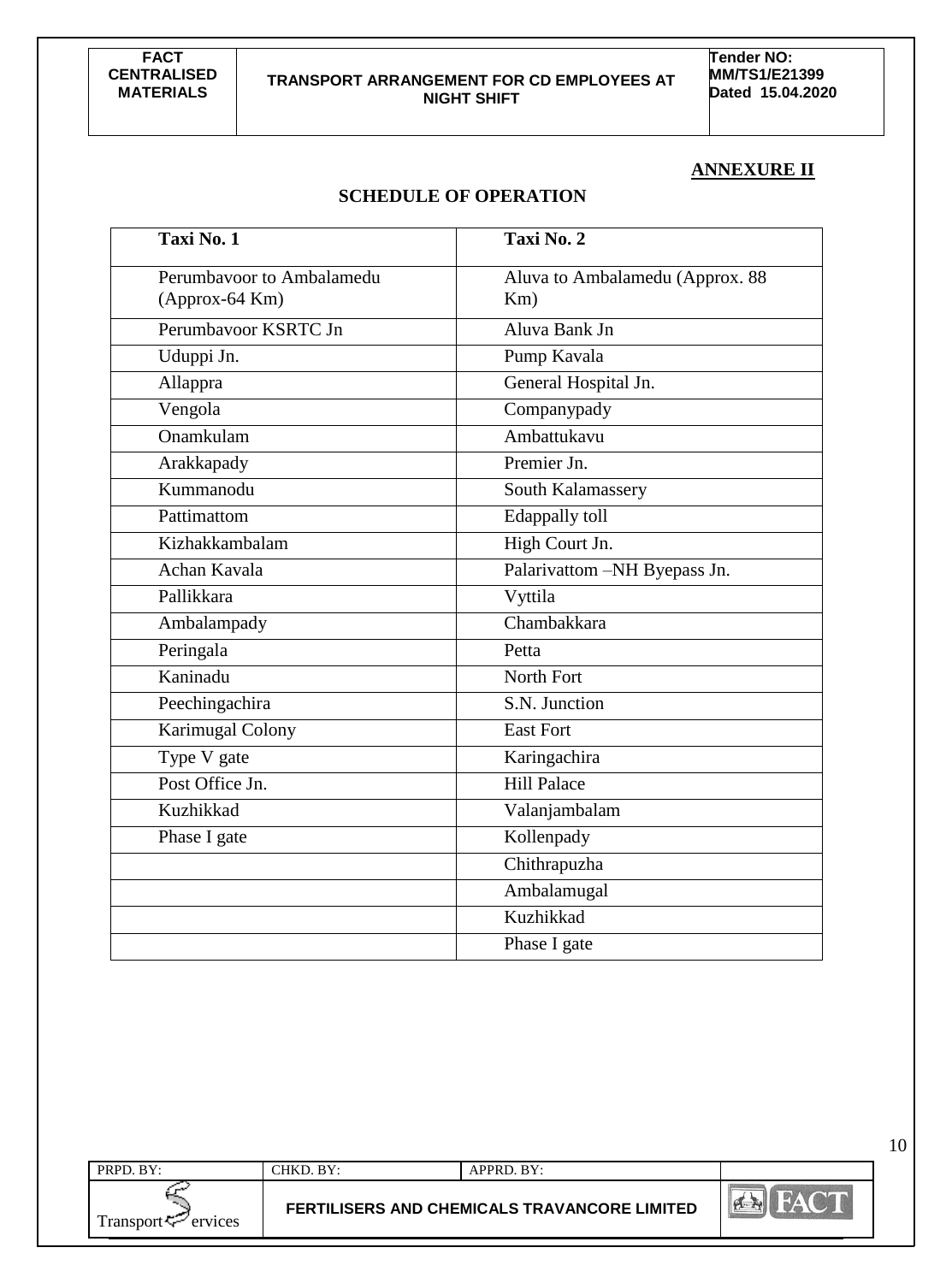#### **TRANSPORT ARRANGEMENT FOR CD EMPLOYEES AT NIGHT SHIFT**

11

## **ANNEXURE III**

#### **PRE-QUALIFICATION CRITERIA TO BE MET BY THE BIDDERS:**

- 1. **Bidder shall have experience in undertaking passenger transport services during any one of the last five years as on the date of tender.** As a proof for satisfying the above criteria bidder must enclose copies of i) Work Order supported by corresponding (ii) Experience/Completion certificate and (iii) Performance certificate issued by the contractee with Part A bid as documentary evidence. In case of running contracts, performance certificate submitted should have been issued after the date of enquiry. For this purpose, the documents from organisations of similar standing as FACT, or organisations of sound financial capability and having status of principal employer; or Govt./Quasi Govt./Pvt. Ltd. companies which do their work mainly through public contracts shall be considered for acceptance.
- 2. The bidder shall own, or be in possession of minimum one Taxi and commit for the work of FACT, the number of Taxi as per the Schedule of Operation indicated in the enquiry. The Taxi offered for the work shall not be older than 5 years at the time of commencement of work. The bidder shall undertake to operate the vehicle(s) as per the Schedule throughout the contract period. Documentary evidence in support of the above such as lease agreement (for leased vehicles) copies of Registration certificate, permit, Insurance and Fitness certificate etc., shall be furnished along with the bid.
- 3. The bidder shall enclose along with pre-qualification bid, any of the following documents towards proof of financial soundness:
- (a) Copies of Income Tax returns for the three previous years ending as on 31.3.2019.
- (b) Copies of audited Balance sheet / Profit & loss Account for last three previous years ending as on 31.3.2019.
- (c) Bank statement after the date of enquiry showing minimum balance of Rs.40,000/- (or)/ Credit Worthiness Certificate from Bank Manager for minimum amount of Rs.40,000/-.
- (d) Bidder shall furnish a solvency certificate (original) for a minimum of Rs.40,000 from a Nationalised/ Scheduled Bank along with Part-A (Techno commercial) Bid. The Solvency Certificate issued shall be dated after the date of enquiry.
- 4. Bidder must have an office at KOCHI or nearby areas or be willing to open one immediately on award of the contract. The office shall be equipped with telephone/fax and shall have a responsible officer to co-ordinate the day-to-day activities with FACT.

#### **Bidders not meeting the above criteria will not be considered.**

Note for Micro & Small Enterprises and Startups

Prequalification criteria specified above shall also be applicable for Micro & Small Enterprises and Startups without any relaxation.

| PRPD. BY:                  | CHKD. BY: | APPRD. BY:                                          |               |
|----------------------------|-----------|-----------------------------------------------------|---------------|
| Transport $\sharp$ ervices |           | <b>FERTILISERS AND CHEMICALS TRAVANCORE LIMITED</b> | $\ldots$ Keep |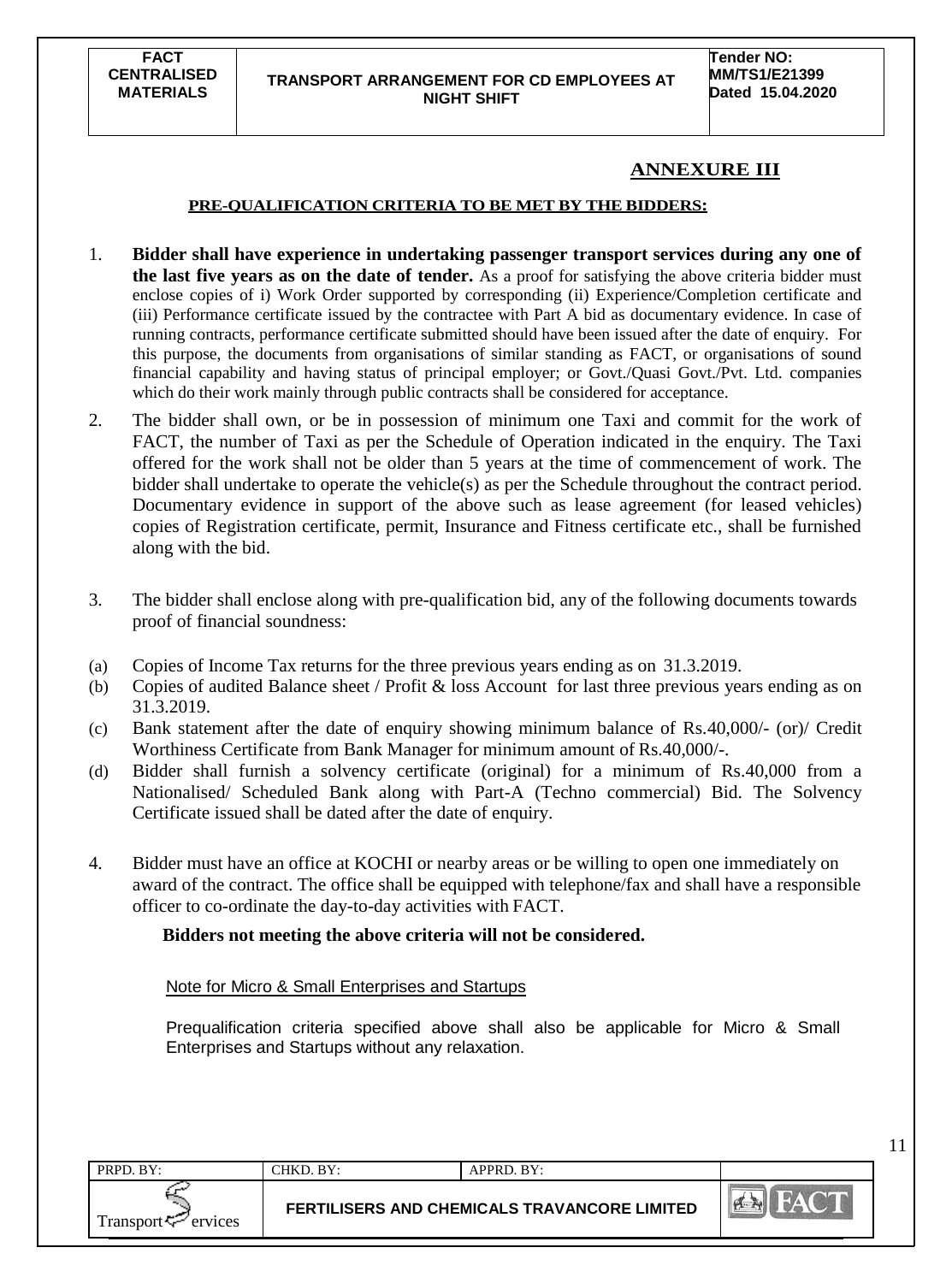**Tender NO: MM/TS1/E21399 Dated 15.04.2020**

12

## **ANNEXURE IV**

## **VENDOR DATA UPDATION FORM**

FACT reserves the right to verify the information given as per the format and enclosures. It is the responsibility of the bidder to give the full details asked for as per this format for evaluating his bid as per this Enquiry. Any misrepresentation of facts and withholding of information may result in disqualification

| Sl.<br>No.                       | Description                                                                                                                                                                                                           |                                                                                                                                                                                       | To be filled in by Vendor                                  |                     |
|----------------------------------|-----------------------------------------------------------------------------------------------------------------------------------------------------------------------------------------------------------------------|---------------------------------------------------------------------------------------------------------------------------------------------------------------------------------------|------------------------------------------------------------|---------------------|
| $\mathbf{1}$                     | Name of the bidder                                                                                                                                                                                                    |                                                                                                                                                                                       |                                                            |                     |
| $\overline{2}$<br>$\overline{3}$ | Address and designation of the Bidder<br>Telephone Nos. (with Country/STD<br>codes)                                                                                                                                   |                                                                                                                                                                                       |                                                            |                     |
| $\overline{4}$                   | Tele fax Nos.                                                                                                                                                                                                         |                                                                                                                                                                                       |                                                            |                     |
| 5                                | E-Mail id                                                                                                                                                                                                             |                                                                                                                                                                                       |                                                            |                     |
| 6                                | Constitution of the firm: (Strike out<br>which is not applicable                                                                                                                                                      |                                                                                                                                                                                       | Proprietorship /<br>Regd.<br>Company/Co-operative society. | Partnership/Limited |
| 7.<br>8.                         | Year of Establishment<br>Nam, Address ,Telephone Nos. of<br>Proprietor/Partner/Directors                                                                                                                              |                                                                                                                                                                                       |                                                            |                     |
| a.                               | Name                                                                                                                                                                                                                  |                                                                                                                                                                                       |                                                            |                     |
| $\mathbf b$ .                    | Address                                                                                                                                                                                                               |                                                                                                                                                                                       |                                                            |                     |
| $\mathbf{c}$ .                   | Phone No.                                                                                                                                                                                                             |                                                                                                                                                                                       | Office:<br>Residence:                                      |                     |
| d.                               | Mobile No.                                                                                                                                                                                                            |                                                                                                                                                                                       |                                                            |                     |
| e.                               | Fax No.                                                                                                                                                                                                               |                                                                                                                                                                                       |                                                            |                     |
| f.                               | Email id.                                                                                                                                                                                                             |                                                                                                                                                                                       |                                                            |                     |
| 9.                               | Name and Address of the<br>authorised signatory                                                                                                                                                                       |                                                                                                                                                                                       |                                                            |                     |
| 10.                              | CATEGORY:                                                                                                                                                                                                             |                                                                                                                                                                                       |                                                            |                     |
| a                                | following status (please tick)<br>certificate. All MSE bidders shall register /<br>copy of this registration / declaration shall be<br>attached with the offer; failing which such<br>PP Policy for MSME order, 2012. | Whether the entrepreneur comes under the<br>In case of Micro/Small pl. enclose UAM<br>declare their UAM Number on CPP Portal and<br>bidders will not be able to enjoy benefits as per | Micro / Small / medium                                     |                     |
|                                  | PRPD. BY:                                                                                                                                                                                                             | CHKD. BY:                                                                                                                                                                             | APPRD. BY:                                                 |                     |
|                                  | Transport <sup>7</sup> ervices                                                                                                                                                                                        |                                                                                                                                                                                       | FERTILISERS AND CHEMICALS TRAVANCORE LIMITED               | <b>BI FACT</b>      |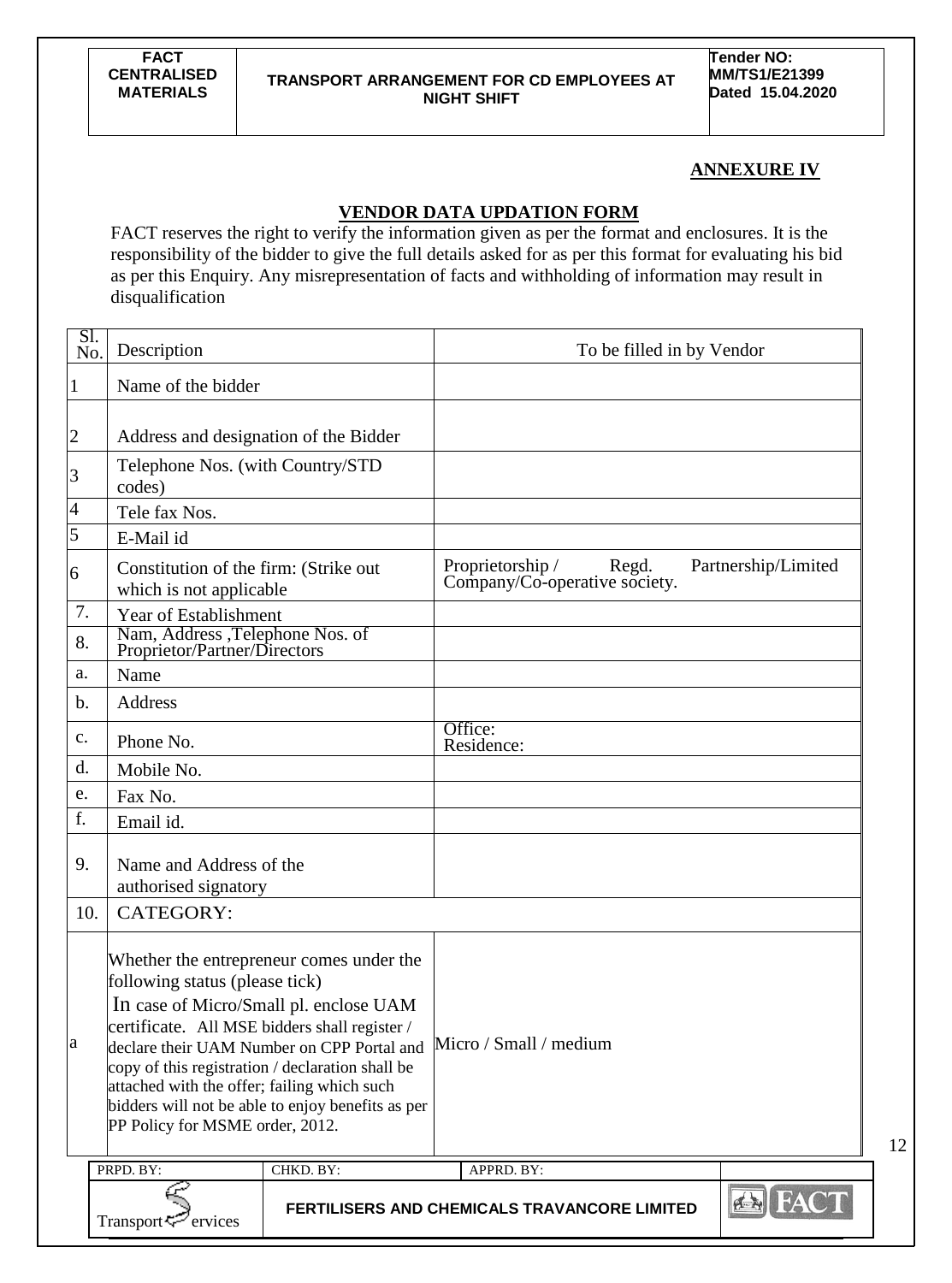#### **TRANSPORT ARRANGEMENT FOR CD EMPLOYEES AT NIGHT SHIFT**

**Tender NO: MM/TS1/E21399 Dated 15.04.2020**

| b  | In case the bidder is an Entrepreneur<br>whether he/she belongs to SC/ST category             |                                                                                                   |
|----|-----------------------------------------------------------------------------------------------|---------------------------------------------------------------------------------------------------|
|    |                                                                                               | Scanned Copy of the following documents (Sl.No.11 to 17) shall be attached along with Part A bid. |
| 11 | Document showing Provident Fund code<br>No.                                                   |                                                                                                   |
| 12 | PAN CARD No.                                                                                  |                                                                                                   |
| 13 | <b>GST Registration No./Provisional ID</b>                                                    |                                                                                                   |
| 14 | Copy of Audited Balance Sheet and Profit & Loss A/c (for the last 3 years)                    |                                                                                                   |
| 15 | Authorisation Letter/Document certifying<br>the name and signature of authorised<br>signatory |                                                                                                   |
| 16 | Copy of certificate for having registration<br>with ESI                                       |                                                                                                   |
| 17 | Power of attorney in favour of Authorised<br>signatory                                        |                                                                                                   |
| 18 | Mobilization Period (Time required for<br>commencement of work)                               |                                                                                                   |

## 19. Vehicle details

|               |                                          | Taxi 1 | Taxi 2 |
|---------------|------------------------------------------|--------|--------|
| a             | Make                                     |        |        |
| $\mathbf b$   | Model                                    |        |        |
| $\mathbf{C}$  | Registration No. (attach copy of RC      |        |        |
|               | Book)                                    |        |        |
| d             | Seating capacity excluding seats for     |        |        |
|               | crew-driver/cleaner/checker etc.         |        |        |
| e             | Details of Hypothecation of the Taxi, if |        |        |
|               | any.                                     |        |        |
| $\mathbf f$   | Contract carriage valid Permit No.       |        |        |
|               | Permit valid up to                       |        |        |
| $\frac{g}{h}$ | Insurance certificate Valid upto         |        |        |
| $\mathbf{i}$  | Fitness certificate valid upto           |        |        |

Note: RC/Permit/Fitness/Insurance and lease agreement in Rs.500/- stamp paper in case vehicle Not owned by bidder

## 20. Own Workshop/ Garage / Servicing station? Yes/No

PRPD. BY: CHKD. BY: APPRD. BY:

| If 'Yes'<br>i.) Address of the service station: |  |
|-------------------------------------------------|--|
| ii) Contact person with phone No:               |  |
|                                                 |  |

| $\mathbf{r}$<br>Transport — ervices | <b>FERTILISERS AND CHEMICALS TRAVANCORE LIMITED</b> | H |
|-------------------------------------|-----------------------------------------------------|---|
|-------------------------------------|-----------------------------------------------------|---|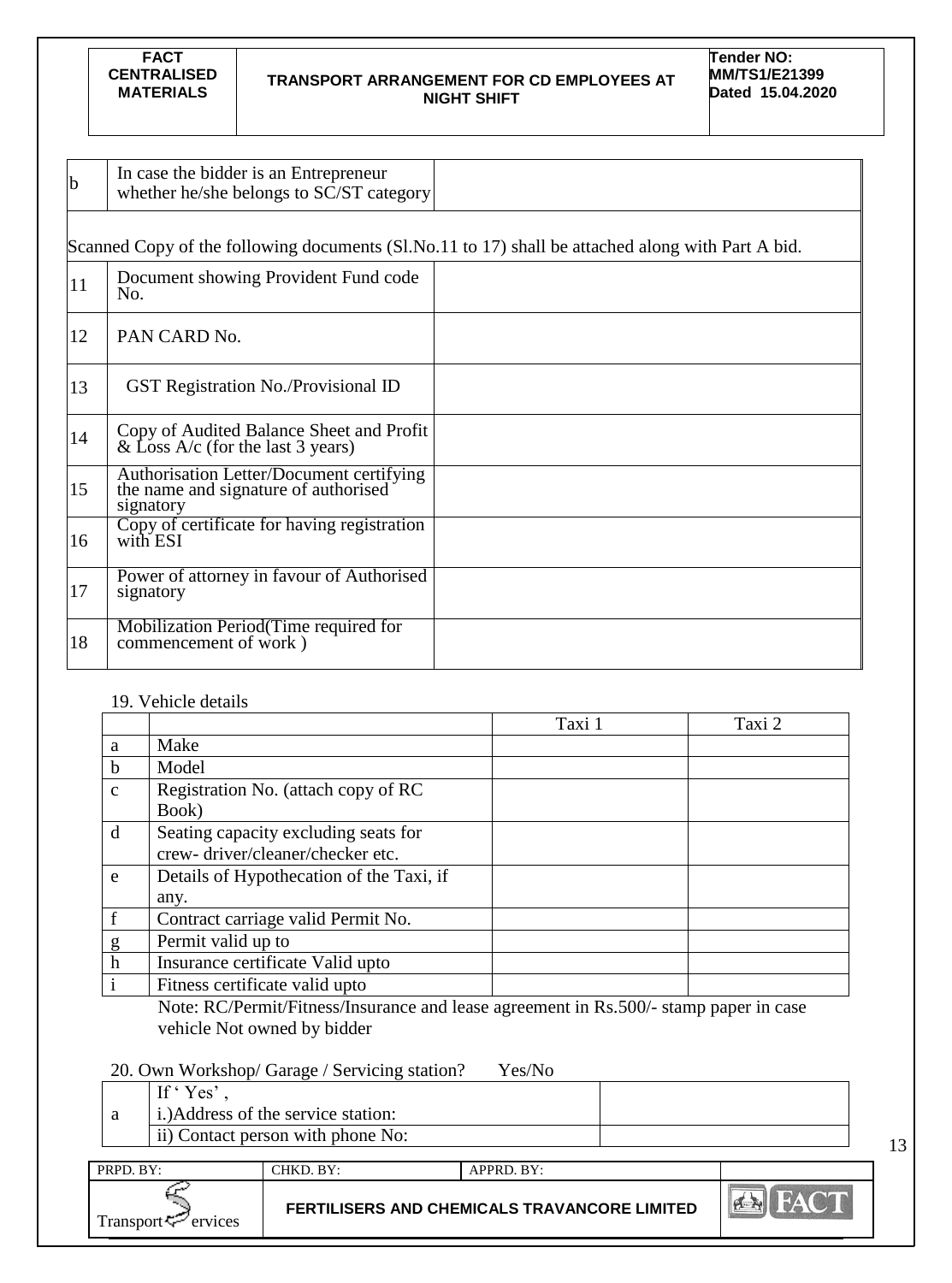#### **TRANSPORT ARRANGEMENT FOR CD EMPLOYEES AT NIGHT SHIFT**

| If 'No', Arrangements with other parties for repairing<br>servicing of vehicles.<br>i.) Address of the service station: |  |
|-------------------------------------------------------------------------------------------------------------------------|--|
| ii) Contact person with phone No:                                                                                       |  |

## 21. Experience of transport operations: Yes / No

If "Yes" furnish details as below:-

| Sl No. | Name of client | Contract<br>period | Type of vehicle operated,<br>with capacity | Registration No.<br>of vehicles |
|--------|----------------|--------------------|--------------------------------------------|---------------------------------|
|        |                |                    |                                            |                                 |

22. Vehicles committed to other clients at present.

| Sl.<br>No. | Name of client | Contract<br>period | Type of vehicle operated,<br>with capacity | Registration<br>No. of vehicles |
|------------|----------------|--------------------|--------------------------------------------|---------------------------------|
|            |                |                    |                                            |                                 |
|            |                |                    |                                            |                                 |
|            |                |                    |                                            |                                 |

## 23. Name of the Bank and the Branches with which bidder has dealing:

|        | Details of credit limits/facilities enjoyed: |                       |                  |
|--------|----------------------------------------------|-----------------------|------------------|
| Sl No. | Name of the Bank                             | Type of credit (i.e., | Amount of credit |
|        |                                              | $CC/C$ , O/D etc.     | limit sanctioned |
|        |                                              |                       |                  |
|        |                                              |                       |                  |
|        |                                              |                       |                  |

24. Please furnish the following details along with your Banker"s Authorisation letter

|      | Income Tax PAN No.              |
|------|---------------------------------|
| П.   | GST Registration No             |
| Ш.   | Name of the Bank with address   |
| IV.  | Name of the Branch with address |
| V.   | <b>MICR Code</b>                |
| VI.  | <b>IFSC Code</b>                |
| VII. | <b>Account Type</b>             |

| PRPD. BY:                       | CHKD. BY: | APPRD. BY:                                   |              |
|---------------------------------|-----------|----------------------------------------------|--------------|
| Transport <sup>ry</sup> ervices |           | FERTILISERS AND CHEMICALS TRAVANCORE LIMITED | <b>PERTY</b> |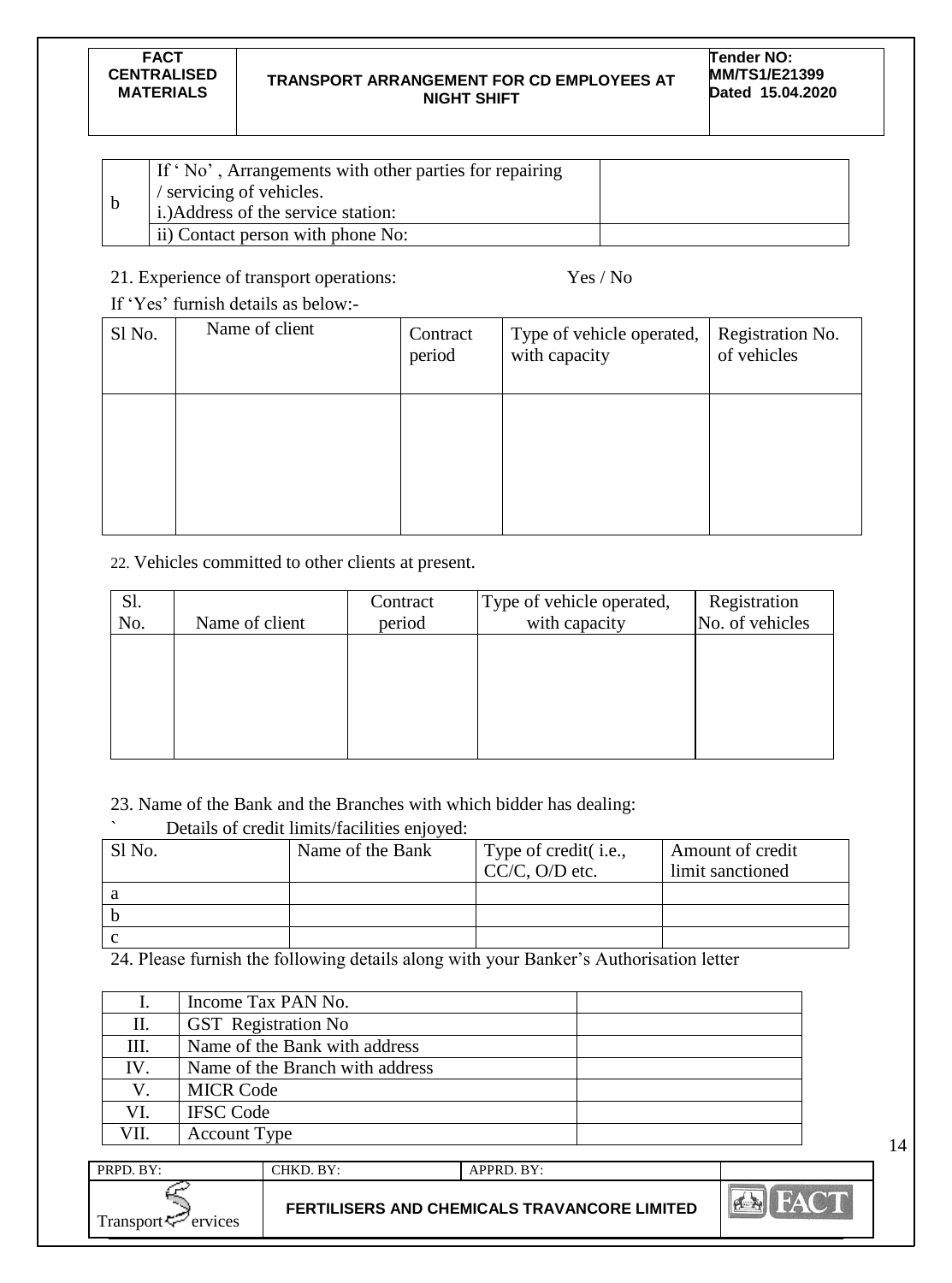#### **TRANSPORT ARRANGEMENT FOR CD EMPLOYEES AT NIGHT SHIFT**

| Bank Account No.        |  |
|-------------------------|--|
| Account holder's Name   |  |
| Vendor email address/es |  |

25. Whether your firm/company is blacklisted by FACT or any other Public /sector/Govt./Quasi Govt.Organisation/any other client? Yes/No

| 26           | Whether your contract was terminated before<br>forfeited by FACT or any other Public<br>Sector/Govt./Quasi Govt. Organisation/any other<br>client                                                                                                                                                                                                                                                                            | expiry of contract period or security deposit/EMD  |  | Yes/No |                                         |
|--------------|------------------------------------------------------------------------------------------------------------------------------------------------------------------------------------------------------------------------------------------------------------------------------------------------------------------------------------------------------------------------------------------------------------------------------|----------------------------------------------------|--|--------|-----------------------------------------|
| 27           | has been prosecuted by any judicial court for any<br>criminal                                                                                                                                                                                                                                                                                                                                                                | Whether Proprietor/Partner/Director(as applicable) |  | Yes/No |                                         |
| 28           | Declaration on Proprietor/Partners/Director                                                                                                                                                                                                                                                                                                                                                                                  |                                                    |  |        |                                         |
|              | Full Name of the Proprietor/Partner/Direct                                                                                                                                                                                                                                                                                                                                                                                   |                                                    |  |        | Name of the other firm(s) of which      |
|              |                                                                                                                                                                                                                                                                                                                                                                                                                              |                                                    |  |        | bidder is a proprieter/partner/Director |
| a            |                                                                                                                                                                                                                                                                                                                                                                                                                              |                                                    |  |        |                                         |
| $\mathbf b$  |                                                                                                                                                                                                                                                                                                                                                                                                                              |                                                    |  |        |                                         |
| $\mathbf{C}$ |                                                                                                                                                                                                                                                                                                                                                                                                                              |                                                    |  |        |                                         |
| $\mathbf d$  |                                                                                                                                                                                                                                                                                                                                                                                                                              |                                                    |  |        |                                         |
| e            |                                                                                                                                                                                                                                                                                                                                                                                                                              |                                                    |  |        |                                         |
|              | I/We hereby solemnly declare that the Proprietor/Partner/Director of this firm/company<br>mentioned at Sl.No.(s) above is/are common/not common(Strike off whichever is not<br>applicable/with any other firm/company who has applied for against same advertisement.<br>In case of common Proprietor/Partner/Director in other firm, who has applied against<br>same advertisement, pls mention the name of the firm/firms. |                                                    |  |        |                                         |
| 29           | Details of EMD                                                                                                                                                                                                                                                                                                                                                                                                               |                                                    |  |        |                                         |
|              | Name of<br><b>Bank/issuing Branch</b>                                                                                                                                                                                                                                                                                                                                                                                        | UTR No./Challan/<br>Receipt No.                    |  | Date   | Amount(Rs.)                             |
|              |                                                                                                                                                                                                                                                                                                                                                                                                                              |                                                    |  |        |                                         |

## **DECLARATION**

I/We certify that all information furnished by me/us against this enquiry are true and correct to the best of my/our knowledge and belief. In the event of any information given by me/us is found to be untrue/incorrect, I /We have no objection in FACT disqualifying me/us against this enquiry and banning me/us from participating in future enquiries as well.

.

|        | <b>Authorised Signatory,</b> |  |
|--------|------------------------------|--|
| Date:  | Name:                        |  |
| Place: | Designation :                |  |

Signature :

(Seal) :

15

PRPD. BY: CHKD. BY: APPRD. BY: **B FERTILISERS AND CHEMICALS TRAVANCORE LIMITED** Transport  $\leq$  ervices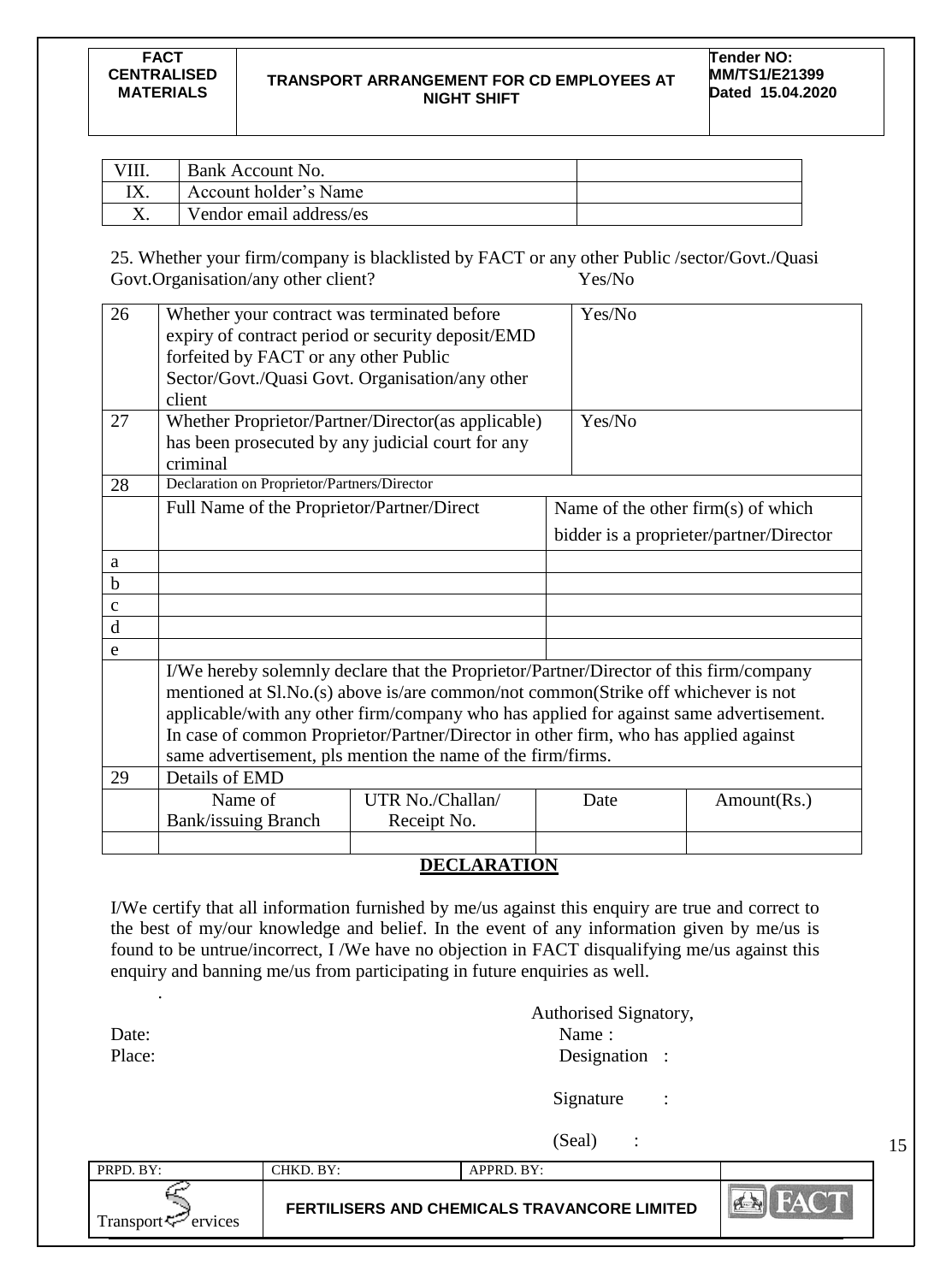**Tender NO: MM/TS1/E21399 Dated 15.04.2020**

## **ANNEXURE V**

16

## **COMPLIANCE STATEMENT**

We state that our bid is in full compliance with the documents issued against the Enquiry No: MM/TS1/E21399 dtd. 15.04.2020 and we have read and understood the Notice Inviting Tender, Scope of Work, Instructions to Bidders, Schedule of operation and Terms and Conditions of Contract attached with this enquiry referred above and hereby confirm our acceptance to the same.

Name of bidder : Signature of the Bidder:

Place: Date:

| PRPD. BY:           | CHKD. BY: | APPRD. BY:                                   |              |
|---------------------|-----------|----------------------------------------------|--------------|
| Transport < Frances |           | FERTILISERS AND CHEMICALS TRAVANCORE LIMITED | <b>PLANT</b> |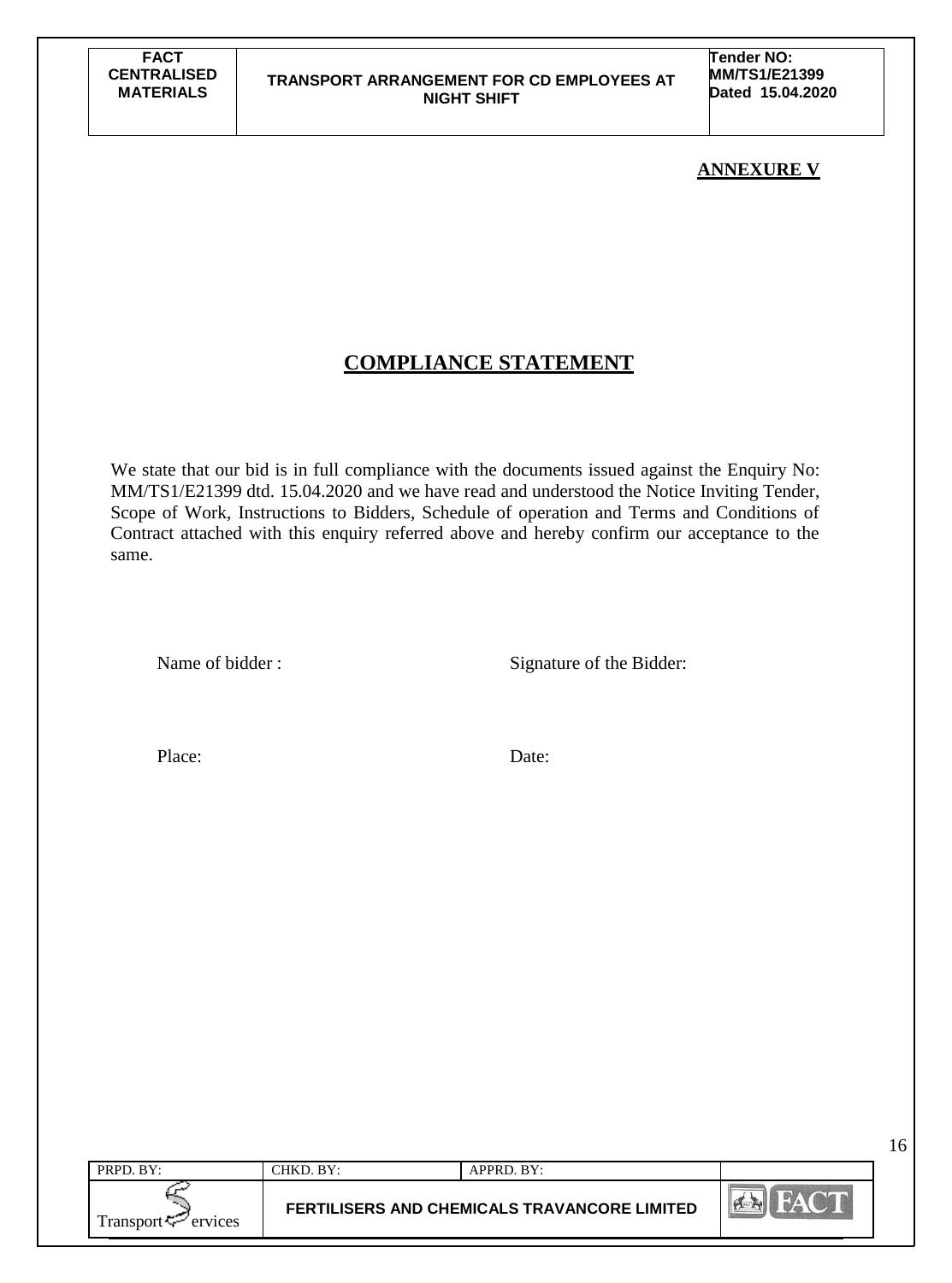17

## **ANNEXURE- VI**

## **SPECIAL TERMS AND CONDITIONS OF CONTRACT**

Name of work: Contract for operating Taxi to transport Employees of FACT COCHIN DIVISION to and from the destinations, in night shift, from Aluva / Perumbavoor as shown in the Schedule of Operations (Annexure-II).

- **1.0** Definition:
- **1.1** The 'Company' shall mean The Fertilizers And Chemicals Travancore Ltd., having its registered Office at Eloor, Udyogamandal, Ernakulam Dist., Kerala
- **1.2** The "Contractor" shall mean the individual or firm with whom the Company has entered into Contract.
- **1.3** The "Works" shall mean the works to be executed in accordance with the Contract and shall include all extra or additional or substituted works as required for the performance of the Contract.
- **2.0** The Contractor shall carry out and complete the work in every respect in accordance with this contract and as directed by the Company. The Company shall reserve the right to alter, modify, change, withdraw or cancel all or any such instructions, orders, etc. without assigning any reason thereto.
- **3.0** Scope of work: The Contractor should provide good condition taxi cars (two numbers) with valid taxi/tourist permit to transport employees of FACT Cochin Division working in night shifts to different places as shown in the schedule based on requirement in the shift. The vehicle shall be available with driver having valid Driving License on all days including Sundays and Holidays. The requirement of Taxi Car will be informed between 8.00 pm to 9.00 pm on the days of requirement.
- **3.1** Taxis shall not be older than five years at the beginning of the contract. These taxi can be retained or taxis of the same model can be operated through out the contract period. The taxis and the valid contract carriage permits shall be in the name of the contractor.
- **3.2** When taxi is to be withdrawn temporarily for test work or in the event of a break down or failure of the taxi or due to any other reasons, the contractor shall make alternate arrangement, for the transportation of employees.
- **3.3** Only employees who are authorized by the Company by issue of valid taxi passes to travel in those Vehicles should be permitted to travel in these vehicles. The Contractor shall ensure this and any unauthorized travel will be at the risk of the Contractor. For each unauthorized passenger in the contract, Rs.250/- per passenger for the trip will be deducted from the Contractor's monthly bill.

**3.4** If out-modelled taxis are found in operation, penalty on the following basis will be

| PRPD. BY:           | CHKD. BY: | APPRD. BY:                                          |  |
|---------------------|-----------|-----------------------------------------------------|--|
| Transport ⊊ ervices |           | <b>FERTILISERS AND CHEMICALS TRAVANCORE LIMITED</b> |  |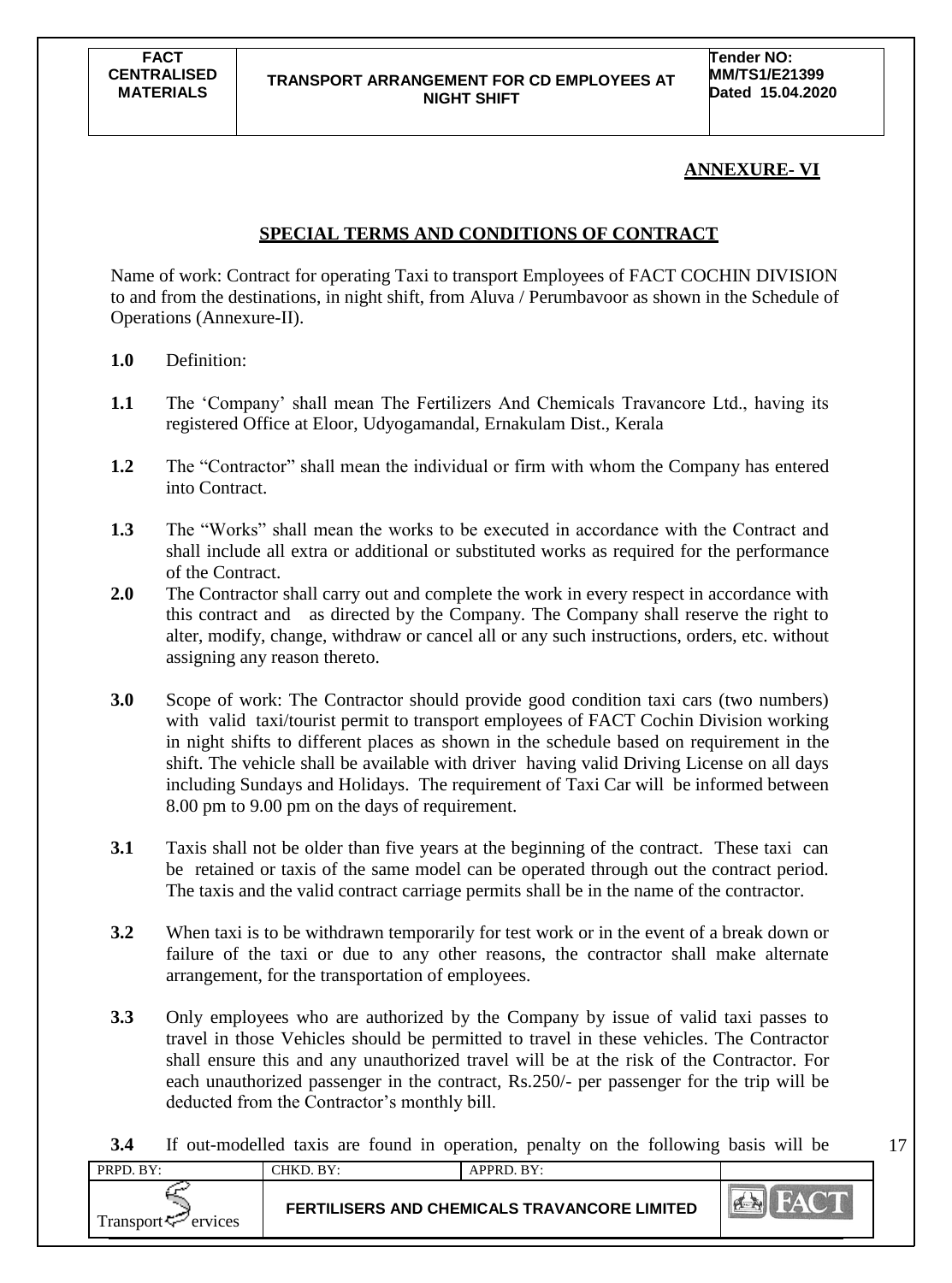levied: -

a) For one-day operation in a month, no penalty shall be recovered provided the same was required due to unforeseen breakdown.

b) For operation of 2 to 4 days in a month, penalty at the rate of 1% per day of the monthly bill amount for the respective Taxis. This penalty will be applicable from the 1st day onwards.

c) For operation beyond 4 days, penalty will be @ 2% per day of the monthly bill amount for the respective Taxis.

d) The maximum penalty as per (b) and (c) above shall be limited to 50% of the monthly bill amount for the respective Taxis.

e) The above provisions will not prevent the Company from terminating the Contract and making alternate arrangements, if such out-modelled Taxis as per the contract terms are found to be in continuous operation.

- **3.5** In case a situation arises where it is found that the number of passengers in any of Services/Schedules is insufficient and consequently the Company decides to stop any of the contract carriages/schedules, the Company reserves the right to do so and the contractor will have no claim whatsoever on account of such stoppages of service(s). If the number of passengers in any of the services/schedules is insufficient and consequently the Company requires the contractor to operate the contract with a vehicle of smaller capacity, the contractor is bound to do so and the rate for the vehicle(s) of smaller capacity shall be mutually negotiated. In such cases the Security deposit vide clause No.6 below will be modified suitably to take care of the resultant reduction in contract value.
- **4.0** The rates shall include all direct and indirect costs and profit element of the contractor and the Company shall not entertain any other claim on any account during the pendency of the contract except for variation due to changes in price of high speed diesel as per Clause-5 below.
- **5.0** The rates shall be firm during the period of the contract. However, during this period, the Company may consider increase/decrease in the rates if the price of High Speed Diesel Oil is increased / decreased. The revision formula applicable will be "7 paisa" per KM for one rupee revision of the price per litre of diesel.

The increase/decrease in the contract rate shall be calculated in this proportion i.e. if the diesel price is increased/decreased by 50 paisa per litre, the rates shall be increased/decreased by 3.5 paise per kilometer for one rupee revision of the price per litre of diesel.

Whenever the retail price of HSD is revised by Oil marketing companies in Public Sector vis-à-vis the base rates Given in the contract, the transportation rates shall be revised

| PRPD. BY:                      | CHKD. BY:                                           | $APPRD$ . $BY:$ |  |
|--------------------------------|-----------------------------------------------------|-----------------|--|
| Transport <sup>7</sup> ervices | <b>FERTILISERS AND CHEMICALS TRAVANCORE LIMITED</b> |                 |  |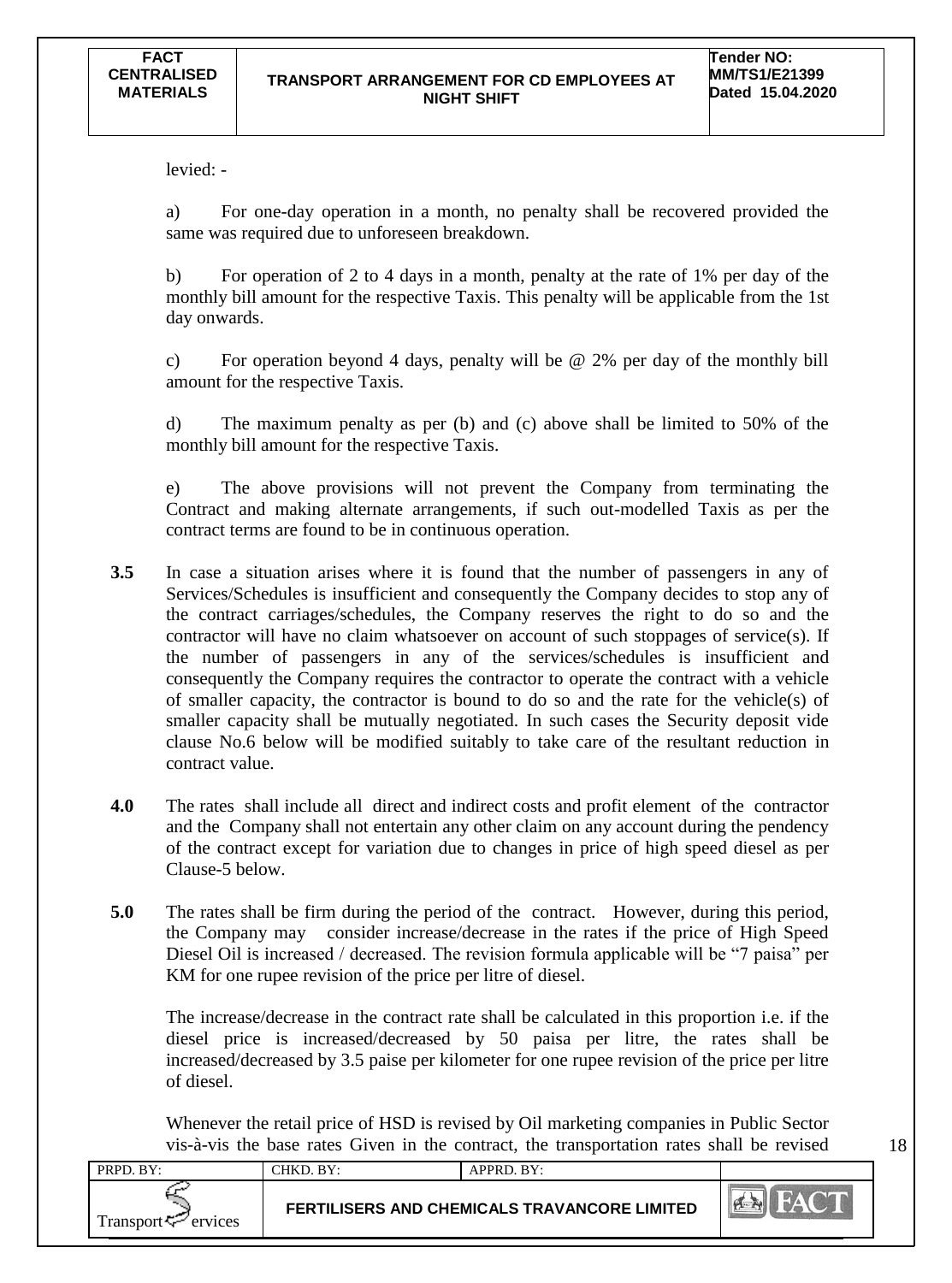based on simple average of the diesel price variation for the full month or part thereof.

- **6.0** The successful bidder shall pay a Security Deposit equivalent to 5% of the total contract value and execute an agreement with the company within 15 days of the date of Letter of Intent/Work Order. EMD by the successful bidder will be allowed to be adjusted towards Security Deposit. Security Deposit may be provided either by DD drawn in favour of FACT Ltd. payable at Udyogamandal or Ernakulam or by way of Bank Guarantee from any Nationalized/Scheduled Bank as per proforma enclosed. Security Deposit shall not bear any interest and shall be refunded on satisfactory completion of the Contract.
- **7.0** In case the successful bidder fails to deposit the prescribed Security Deposit or fails to execute the Agreement as per the terms and conditions of the work order, the Letter of Intent/Work Order issued to him is liable to be cancelled and the Earnest Money deposited by the bidder shall be forfeited without any further reference and alternate arrangements made at the risk and cost of the bidder.
- **8.0** The Contractor shall be required to start operation of the contract as per the date specified in the Letter of Indent/Work Order.
- **9.0** The Contractor shall not assign, transfer or sublet the contract to any party without the prior written approval of the Company.
- **10.0** The Contract shall be for a period of 2 years. The Contractor shall be fully responsible for the successful completion of the contract as per the terms and conditions of the Work Order. Company reserves the right to terminate the contract at any time during the period of the contract, after giving notice of one month, if the performance of the contractor is not found satisfactory and the decision of the Company in this respect shall be final. The contractor shall be responsible for all consequences arising out of such termination and the Company shall be free to seek other remedies in addition to forfeiture of Security Deposit and the Company reserves the right to make alternate arrangement of the work at the risk and cost of the Contractor.
- **11.0** The Contractor shall obtain at his cost all permits, license and other authorization, as required for his work, from Govt. authorities. The Contractor shall comply with all rules and regulations and other statuary obligations under the legislative enactments and bear the cost of the same, if any. The Contractor shall maintain proper records, registers as required by the concerned statutes and submit them to the Company as and when required.
- **12.0** The Company shall not be responsible either directly or indirectly in any manner whatsoever for any omission or commission of the Contractor.
- **13.0** It is the responsibility of the Contractor to meet all claims for compensation under the Workmen"s Compensation Act, Motor Vehicles Act or under any other law in respect of accidents.

| PRPD. BY:                      | CHKD. BY:                                           | APPRD. BY: |                    |
|--------------------------------|-----------------------------------------------------|------------|--------------------|
| Transport <sup>7</sup> ervices | <b>FERTILISERS AND CHEMICALS TRAVANCORE LIMITED</b> |            | President<br>$M^4$ |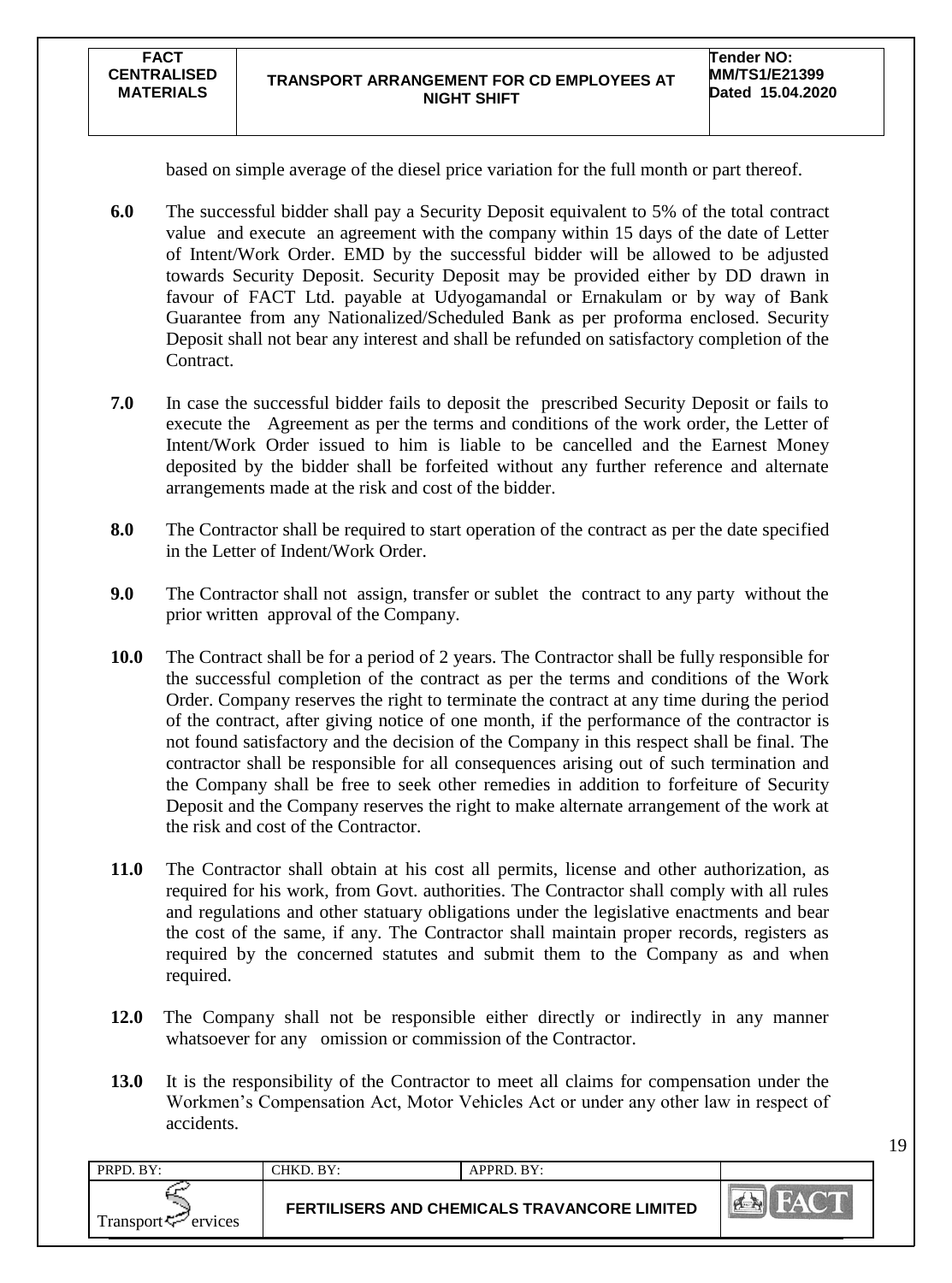**CENTRALISED MATERIALS**

**FACT** 

- **14.0** The Contractor shall be solely and exclusively responsible for engaging or employing persons for the execution of work. All employees engaged by the Contractor shall be on his/their pay roll and paid by him/them. All disputes or differences between the Contractor and his/their employees shall be settled by him/them. The Company shall have absolutely no liability whatsoever concerning the employees of the Contractor. The Contractor shall indemnify the Company against all losses or damages or liabilities arising out of his/their relations with his/their employees or in the course of his/their employment with the Contractor.
- **15.0** PF & ESI Regulations: The workers deployed by the Contractor for the work shall be covered under the PF & ESI Acts. The Contractor shall ensure full compliance to the above Acts. The Contractor shall be responsible for making all payments to his workmen, including ESI and Provident Fund benefits etc., as applicable. Deductions towards PF  $\&$ ESI contributions on behalf of the workers will be made from the Contractor's bills, and remitted to the concerned Departments by FACT based on wage roll cum attendance roll to be furnished by the Contractor.
- **16.0** If the workers are not presently registered with PF & ESI, necessary applications signed by the workers shall be submitted by the Contractor for enabling their registration. It is also made clear that FACT shall not make any payments to the Contractor other than the rates agreed for the work. All extra payments, if any, to be made to the Contractor's workmen during the course of contract period shall be borne entirely by the Contractor. In case the Contractor fails to discharge his statutory obligations leading to a situation wherein FACT is to incur any expenditure/loss in their capacity as the Principal Employer, such expenditure/loss shall be realized from the Contractor.
- **17.0** If there is any default on the part of the Contractor, an estimated amount towards ESI/PF liability including would be penalty/damage shall be recovered by the Company from the bills of the Contractor.
- **18.0** The Contractor shall adhere to and enforce all security, safety, fire protection and other rules of the Company during the performance of the work. The Company reserves the right to prohibit entry into Company's premises to the Contractor's workmen either individually or wholly without assigning any reasons. In that event Contractor shall replace such workmen and conduct the services without interruption.
- **19.0** The Contractor shall furnish a list of employees whom he/they intents to take in for his/their job, to the Manager Welfare of the Company and obtain approval. Similarly, when new persons are to be engaged, due permission shall be taken from the Manager Welfare.
- **20.0** Insurance of the vehicle and the risk of passengers travelling in the vehicles shall be covered by the Contractor to the extent of liability specified in the Motor Vehicles Act and rules made there under from time to time.
- 21.0 Bills for the work done shall be presented by the Contractor with supporting documents once in a month to the Manager Welfare , FACT-CD, who will verify and pass the bills

| PRPD. BY:           | CHKD. BY: | APPRD. BY:                                          |                  |
|---------------------|-----------|-----------------------------------------------------|------------------|
| Transport < Frances |           | <b>FERTILISERS AND CHEMICALS TRAVANCORE LIMITED</b> | $\sum_{i=1}^{n}$ |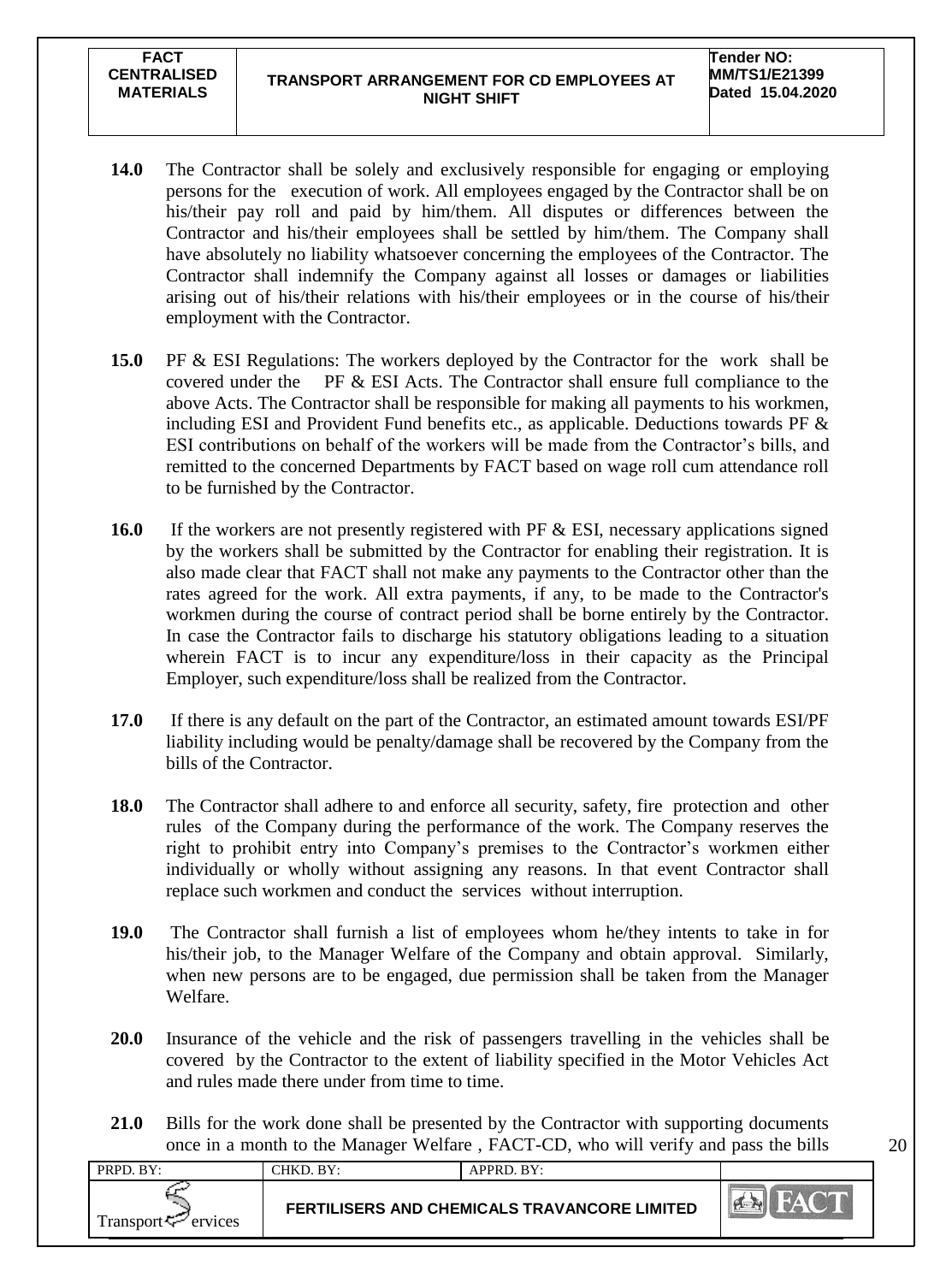for payment from our Finance Department. Payment will be normally made within fifteen days from the date of receipt of the bill, complete in all respects.

Payment will be credited to Contractor"s bank through National Electronic Fund Transfer or RTGS. Contractors are required to furnish the following details along with their Banker"s authorisation letter.

a) Bank Name, (b) Branch Name, (c) MICR Code, (d) IFSC code (e) Account Type,(f) Account No,.

- **22.0** The trip timings etc. are notified in the trip schedule at Annexure and accordingly the taxis of the contractor shall start from and reach the concerned spots at the specified timings noted in the trip schedule for incoming and outgoing journey. The taxi has to cover all the points indicated in Annexure-II in forward and return journey while following the traffic/one way system. The trip schedule now given is subject to revision at the discretion of the Company and the Contractor shall follow the revised schedule as and when he/his firm is required to do so.
- **23.0** The Company reserves the right to alter the routes from time to time in case of exigencies, for which no variation in payment shall be made provided the change in distance is  $+/- 10\%$  per day for the particular route. In the case of variation beyond  $+/-$ 10% payment/deduction for the variation shall be effected on a pro-rata basis at the rates as per the contract.
- **24.0** The punctuality of arrival of contractor's vehicle/taxi at the factory premises is of paramount importance. In cases of delay in the scheduled arrival of the vehicle at the Factory, an amount of Rs.100/- (Rupees one hundred only) for every 15 Minutes delay or part thereof subject to a maximum of Rs.200/- per trip per vehicle shall be recovered from the contractor towards liquidated damages for late arrivals. Delay in trips beyond half an hour will be treated as non-operations. Whenever there is delay in arrivals for reasons attributable to the Contractor, such as late starting, break-downs of vehicles, etc., the resultant monetary loss suffered by our employees on account of late punching shall be realized from the Contractor. Further, in case of failure of operation/non operation of any trip or trips thereof, double the rate per trip, the rate per trip being calculated by dividing the total contract amount per day with the total number of trips per vehicle, will be recovered as penalty.
- **25.0** The Contractor shall make his own arrangements for the filling of fuel, lubricants, etc., and check the conditions of the vehicles before each trip and attend to required maintenance at his own expenses.
- **26.0** The Contractor shall produce all vehicles for inspection by the Company before placing the vehicles for the work under this agreement. Replacement of vehicles shall also be subject to the prior inspection by the Company. The condition of the vehicles including the operation of the doors and windows, conditions of seats and protection from rain are to be up to the satisfaction of the Company.
- **27.0** The contractor(s) shall be liable to run the vehicle(s) for transporting the Company employees, during exigencies, as per specific request from the Company, to places other than those given in the trip schedules. Whenever such special requests are met by the Contractor, additional payment shall be made by the Company at the rates specified in the contract for the distance run in excess of the normal daily running distance, calculated on pro rata basis. During the above arrangements, if the contractor is not able to run the

| PRPD. BY:                      | CHKD. BY:                                    | APPRD. BY: |     |
|--------------------------------|----------------------------------------------|------------|-----|
| Transport $\leftarrow$ ervices | FERTILISERS AND CHEMICALS TRAVANCORE LIMITED |            | PER |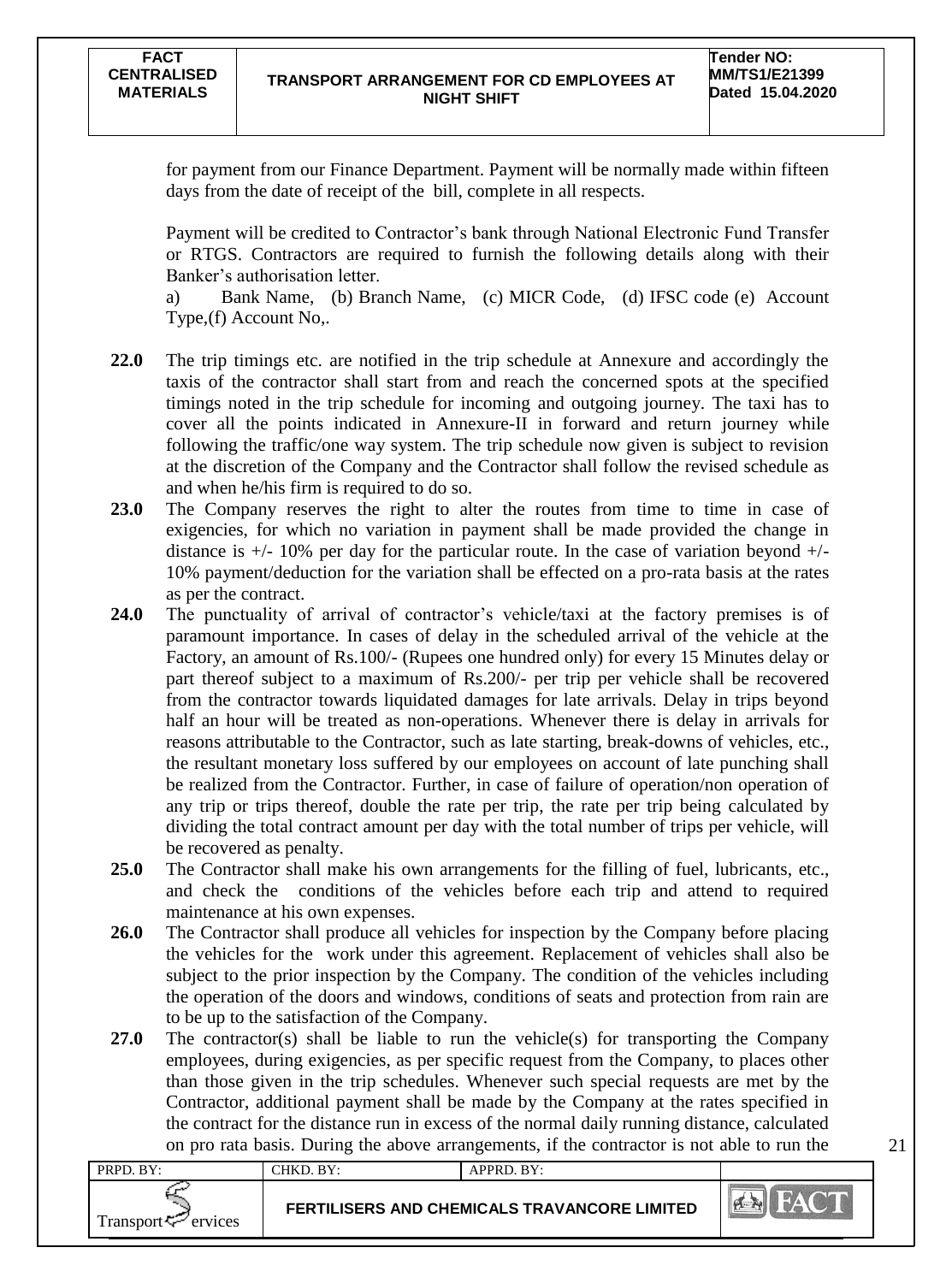scheduled trips solely due to running such extra trips, the Contractor shall not be liable for such lapse for those particular days.

- **28.0** If any work entrusted with other parties by the company is obstructed by, interfered with or caused to be interfered with, to the detriment of the company`s interest by the contractor or his employees; the contract shall be terminated without notice and the remaining work for the un-expired portion of this contract arranged by the company through other parties at the contractor"s risk and cost. The decision whether the company"s work has been interfered with or obstructed shall be taken by the company and it shall be final.
- **29.0 FORCE MAJEURE:** Neither the Contractor nor the Company shall be considered in default in performance of their obligation so long as such performance is prevented or delayed because of strikes, war, hostilities, revolution, civil commotion, epidemic, accidents, fire, wind, flood or because of any law and order proclamation, regulation or ordinance of Government or sub-division thereof or because of any act of God. However on Strike / Hartal days, when police escort is provided, the contractor is liable to operate the schedule(s) as per the directions given by the company.
- **30.0** If the Contractor becomes insolvent or in the event of his going into liquidation or winding up his business, as the case may be, or if in the opinion of the Company, fails to fulfill his obligations in the execution of the work to Company's satisfaction, the Company may forthwith terminate the contract or take it over in whole or in part and employ any other agency or agencies to continue the work or get it done departmentally and forfeit the contractor"s security deposit and retention money without prejudice to the Company"s rights to claim compensation from the contractor for losses or damages suffered by the Company as a result of the above arrangements. The Contractor shall have no claim to compensation for any loss that may occur consequent to the above arrangements.
- **31.0** The Contractor and his employees are expected to abide by discipline and traffic regulations as directed by the Company and CISF personnel from time to time within the Company area. The Company reserves the right to demand the removal of the Contractor or his employees who have been declared by the Company as offending its directives, without relieving the Contractor from his obligations under the contract.
- **32.0** The Contractor shall assume all liabilities for, and keep the Company wholly indemnified against, all actions or suits, costs, damages, charges and expenses arising out of or in connection with carrying out of the work covered by the contract whether such suit or claims is brought about by members of the public, neighbouring organizations, workmen engaged in the work etc.

## **33.0 ENTIRETY OF CONTRACT**:

The contract includes all of the agreement between the Contractor and the Company and no other communication or proposal or understanding, written, oral or implied shall be considered to be included in the work order or form part of the contract between the Contractor and the Company unless specifically agreed to in that behalf in writing by the

| PRPD. BY:                      | CHKD, BY:                                    | APPRD. BY: |               |
|--------------------------------|----------------------------------------------|------------|---------------|
| Transport <sup>7</sup> ervices | FERTILISERS AND CHEMICALS TRAVANCORE LIMITED |            | <b>PASSER</b> |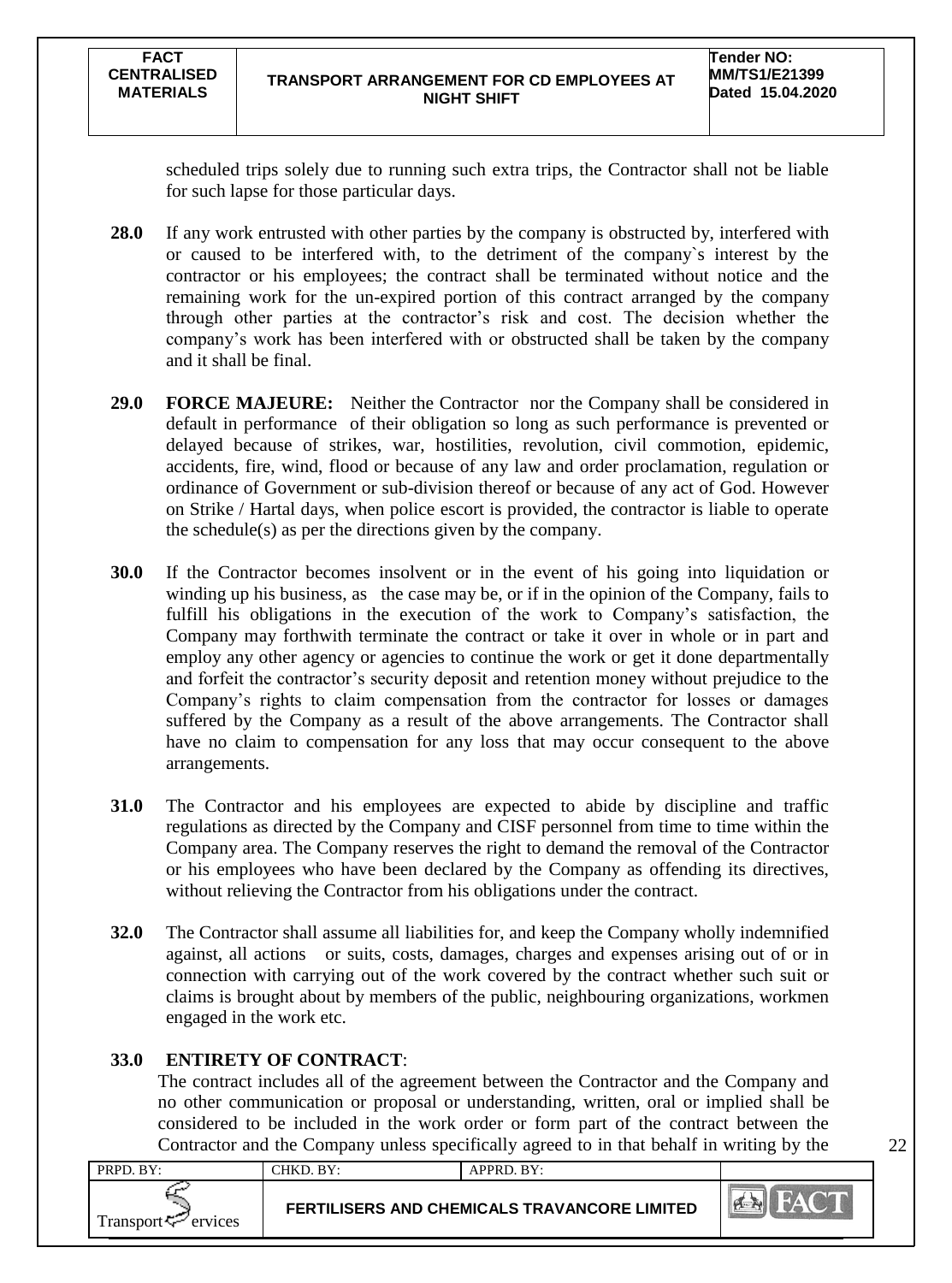Company.

**OTHER TERMS AND CONDITIONS: All other terms and conditions shall be as per our "Standard Terms and Conditions of Contract - Annexure –VII. In case of any contradiction between Special Terms and Conditions – Annexure – VI and Standard Terms and Conditions of Contract – Annexure – VII, Annexure – VI(Special terms & conditions) will prevail.**

| PRPD. BY:            | CHKD. BY: | APPRD. BY:                                          |                  |
|----------------------|-----------|-----------------------------------------------------|------------------|
| Transport<br>ervices |           | <b>FERTILISERS AND CHEMICALS TRAVANCORE LIMITED</b> | <b>PLACE AND</b> |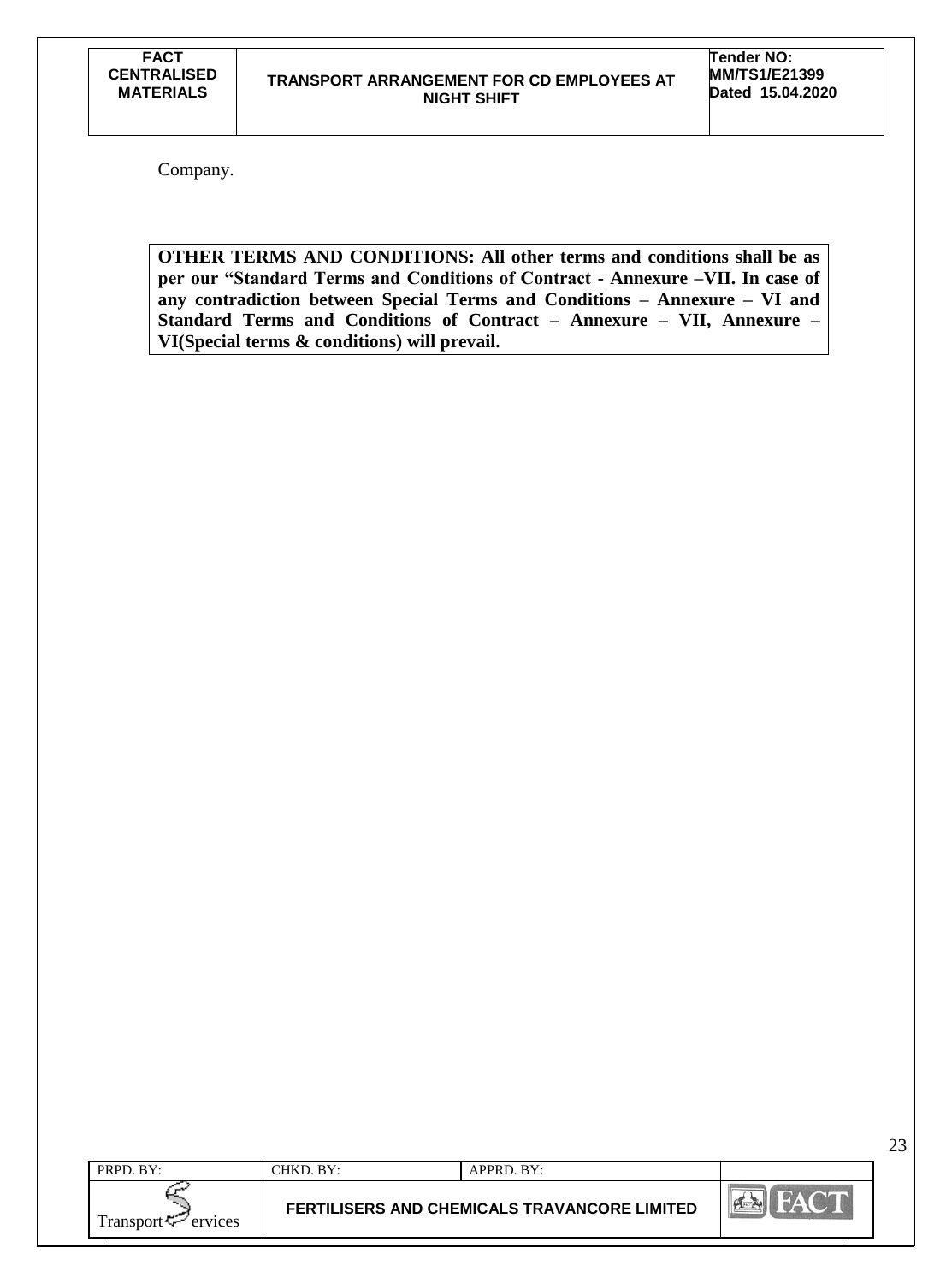**Tender NO: MM/TS1/E21399 Dated 15.04.2020**

## **ANNEXURE: VII**

## **STANDARD TERMS AND CONDITIONS OF CONTRACT**

- **00. CONTENTS:**
- **01. GENERAL:**
- **02. SECURITY DEPOSIT:**
- **03. RATES:**
- **04. PAYMENT:**
- **05. QUANTITY:**
- **06. CONTINUITY OF WORK:**
- **07. RESPONSIBILITY FOR MATERIAL:**
- **08. SECURITY & SAFETY REGULATIONS**
- **09. STATUTORY OBLIGATIONS**
- **10. CONTRACTOR's WORKMEN**
- **11. DEFAULT**
- **12. TERMINATION:**
- **13. FORCE MAJEURE:**
- **14. ASSIGNMENT:**
- **15. APPLICABLE LAW AND SETTLEMENT OF DISPUTES:**
- **16. ENVIRONMENT MANAGEMENT SYSTEM:**
- **17 ENTIRETY OF CONTRACT**
- **18 FRAUD PREVENTION POLICY**

## **01. GENERAL:**

"FACT" shall mean the Fertilisers and Chemicals Travancore Limited, with registered office at Udyogamandal and its operating Divisions at Udyogamandal and Ambalamedu.

"Contractor" shall mean the firm/company/individual, who has been awarded the work order (Contract) against their bid in response to the enquiry issued by FACT.

The Contractor shall return to FACT the duplicate copy of the work order with terms and conditions duly acknowledged and signed in confirmation of having accepted the order as per terms and conditions mentioned.

The Contractor shall execute within 15days from the date of receipt of FACT's Letter of Intent, an agreement in stamp paper in the form prescribed by FACT and shall bear all expenses incidental thereto.

The contract once awarded will not imply that the Contractor has exclusive right for the particular job.

The Contractor is deemed to have carefully examined and satisfied himself on the nature and extent of work to be executed and no claims for any extra payment shall be

| PRPD. BY:                      | CHKD. BY: | APPRD. BY:                                   |            |
|--------------------------------|-----------|----------------------------------------------|------------|
| Transport <sup>7</sup> ervices |           | FERTILISERS AND CHEMICALS TRAVANCORE LIMITED | <b>PER</b> |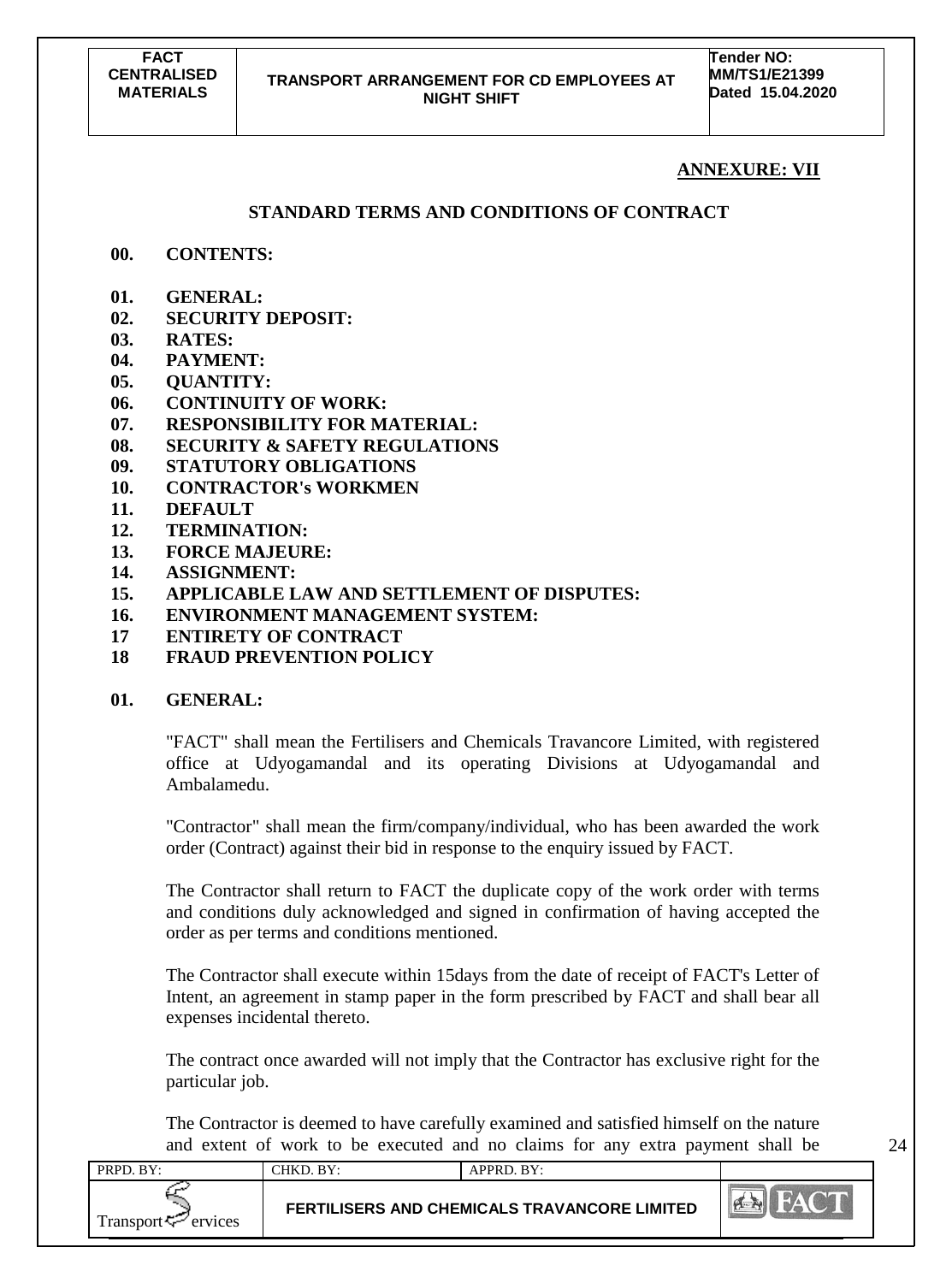admissible under any circumstances.

FACT shall not in any way be responsible to the Contractor for payment of compensation for hold up of work, if any, due to any situation beyond the control of FACT.

#### **02**. **SECURITY DEPOSIT**:

The Contractor shall remit 5% of the contract value for two years as interest free Security Deposit or furnish a Bank Guarantee from a Nationalized/ Scheduled Bank in the format prescribed by FACT, for equivalent amount within 15 days of award of Letter Of Intent or contract, whichever is earlier. The Bank Guarantee shall be valid till the expiry of the contract with a claim period of six months thereafter.

The EMD remitted by the Contractor can be adjusted towards security deposit, if so desired by him. EMD shall be returned only on remittance of requisite Security Deposit.

The Security Deposit shall not be released until the work as per the Contract is satisfactorily completed and accepted and final bills paid. Any amount due from the Contractor to FACT shall be deducted from the Security Deposit without prejudice to FACT's right to claim balance amount, if any, from the Contractor.

The violation of any of the terms and conditions of Contract by the Contractor shall be liable to forfeiture of the Security Deposit and disqualification from further work with FACT without prejudice to FACT's right to avail other remedies.

### **03. RATES:**

The rates shall be inclusive of all incidental and other charges which may have to be incurred by the Contractor in execution of the work as per this contract.

The rates shall be firm for the period of contract. However, during this period increase / decrease in the transport rates shall be applicable if the price of High Speed Diesel (HSD) oil is increased/decreased. The revision formula applicable shall be as detailed under Special Terms and Conditions.

Request for rate revision shall be submitted by the Contractor based on the revised retail price of HSD at KOCHI and the revision if approved, shall be effective from the date of HSD price variation. The HSD price at KOCHI on the date of bid opening (Techno-Commercial Part) shall be the base rate for the above purpose. In case of revisions from the date of bid opening to the date of issue of work order, work order shall be issued after adjusting the rate as per the above formula.

#### **04. PAYMENT:**

Payment shall be effected, on presentation of the bills to the Dy.General Manager(Fin)- Bills duly certified by the authorised person specified in the special conditions attached.

| PRPD. BY:                | CHKD. BY: | APPRD. BY:                                          |  |
|--------------------------|-----------|-----------------------------------------------------|--|
| Transport $\leq$ ervices |           | <b>FERTILISERS AND CHEMICALS TRAVANCORE LIMITED</b> |  |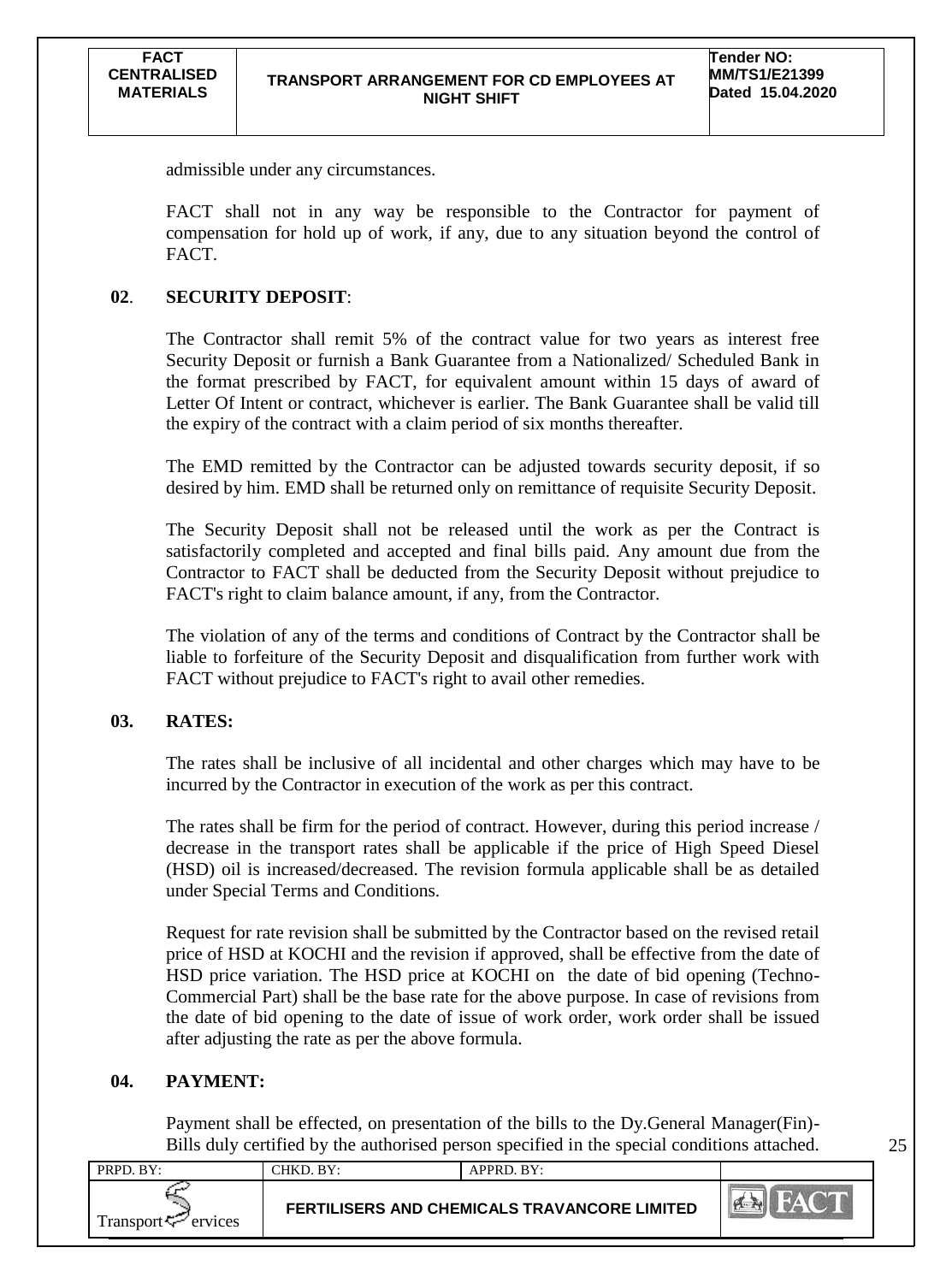#### **TRANSPORT ARRANGEMENT FOR CD EMPLOYEES AT NIGHT SHIFT**

Final settlement of contractors bill shall be made after deduction of (1) amounts due from them to FACT on account of shortage / damages / loss to the goods entrusted to them, (2) statutory levies such as PF liability, Income Tax etc. if any and (3) any other amount due from the contractor for any other reason. If the amount due from the contractor is more than the amount due to the contractor, the contractor shall arrange to pay FACT the difference without delay.

## **05 QUANTITY:**

Quantity given in the contract is only an approximate indication and FACT does not guarantee the total quantity to be transported. FACT reserves the right to reduce or increase the quantity at any time without assigning any reason whatsoever and does not give any guarantee regarding the quantity. The Contractor has no right to claim loss / loss of profit on account of reduction in revenue arising out of variation in quantity made available for transport.

## **06. CONTINUITY OF WORK:**

The contract shall not mean continuity of work for the Contractor. The Contractor shall contact the authorised representatives of FACT for obtaining instructions. The instructions given over telephone have also to be complied with.

## **07. RESPONSIBILITY FOR MATERIAL:**

The Contractor shall be responsible for the material entrusted to him and shall compensate FACT for any shortage or damage while the goods are in his custody.

## **08. SECURITY & SAFETY REGULATIONS:**

The Contractor shall strictly observe the Security and Safety Regulations of FACT. Any loss or damage incurred by FACT, on account of the neglect or failure of the Contractor or the Contractor's employees, representatives including the crew of the vehicles/tankers to observe the security and safety regulations shall be to the Contractor's account.

Smoking and carrying smoking material (including matches) inside FACT premises is prohibited due to safety reasons and the Contractor shall ensure that his employees, representatives and crew comply with this.

Any damage caused to any of FACT's buildings, equipment, vehicles, crafts etc. and that of any other contractor/s due to the negligence of the Contractor, his employees, his representatives and crew shall be to the account of the Contractor and FACT shall be indemnified and compensated in all such respects by the Contractor.

All precautions in transporting and handling whether stipulated or not shall be adhered to by the Contractor. The Contractor shall exercise care, diligence and promptness in the

| PRPD. BY:                      | CHKD. BY: | $APPRD$ . $BY:$                              |  |
|--------------------------------|-----------|----------------------------------------------|--|
| Transport <sup>7</sup> ervices |           | FERTILISERS AND CHEMICALS TRAVANCORE LIMITED |  |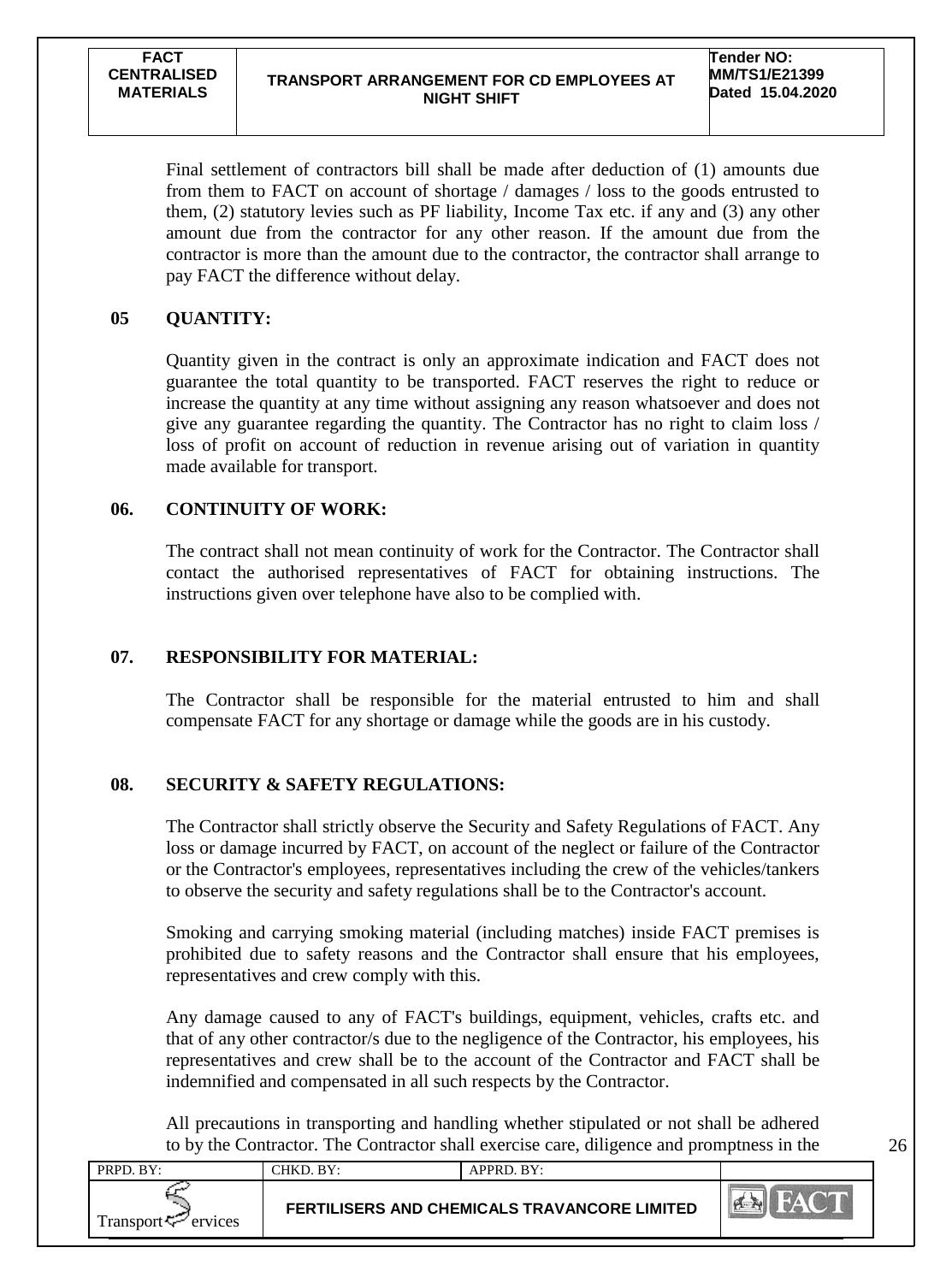27

work and adhere to transport Rules and regulations, statutory obligations and all other Rules and Laws that have a bearing on the work. Any damages/shortages/penalties or any action legal or otherwise arising out of the Contractor's delay or failure or negligence or breach of statutory obligations shall be to the Contractor's account. If any loss/expenditure arising from the breach thereof is not met satisfactorily by the Contractor, FACT reserves the right to withhold payment of bills/Security Deposit and discharge the obligations of the Contractor without prejudice to FACT claiming from the Contractor full value of damages/compensation. The account rendered by FACT in this connection shall be treated as final.

The vehicles/tankers, if any, employed during the course of the execution of the Contract, shall have valid permits for carrying out the intended task.

Due safety requirements in handling and transporting hazardous chemicals like liquid Sulphuric Acid, Sulphuric Acid etc. filled in tankers, as provided vide Motor Vehicles Act 1988 and the Central Motor Vehicle Rules 1989 and regulations formulated from time to time by the proper authority, shall be adhered to by the Contractor at his own expense. The vehicles shall be legibly and conspicuously marked with an emergency information panel, as applicable, in each of the three places as per Rule 134 of the Central Motor Vehicle Rules 1989. Further any person driving the vehicle employed in the work as per the Contract shall have the ability to read and write at least one Indian language as per rule 9 of the Central Motor Vehicle Rules 1989 and Rules 4 of the Central Motor Vehicles (amended) Rules 1993

The vehicles shall be equipped with all the necessary safety appliances/equipment for emergency and rescue purpose as stipulated in Motor Vehicles Act 1988 and rules thereto.

### **09. STATUTORY OBLIGATIONS**

The Contractor shall comply with the requirements of all Local, State and Central Govt. Acts, Rules Regulations, By- Laws, Orders etc, in force from time to time and in particular Indian Factories Act, Workmen's Compensations Act, Contract Labour (regulations and abolition) Act 1970, Minimum Wages Act 1936, The Mines Act 1952, The Explosives Act 1884 and all other relevant Acts and Laws as amended from time to time in so far as they are or may be applicable to the execution of works as per this contract.

The Contractor shall obtain at his cost all permits, license and other authorization, as required for his work, from Govt. authorities. The Contractor shall maintain proper records & registers as required by the concerned statutes and submit them to FACT as and when required.

Proper records of payment of wages to workers/labourers/crew etc. engaged in the work shall be maintained by the Contractor and produced for inspection when required by FACT.

| PRPD. BY:                      | CHKD. BY: | $APPRD$ . $BY:$                                     |                  |
|--------------------------------|-----------|-----------------------------------------------------|------------------|
| Transport <sup>7</sup> ervices |           | <b>FERTILISERS AND CHEMICALS TRAVANCORE LIMITED</b> | $\sum_{i=1}^{n}$ |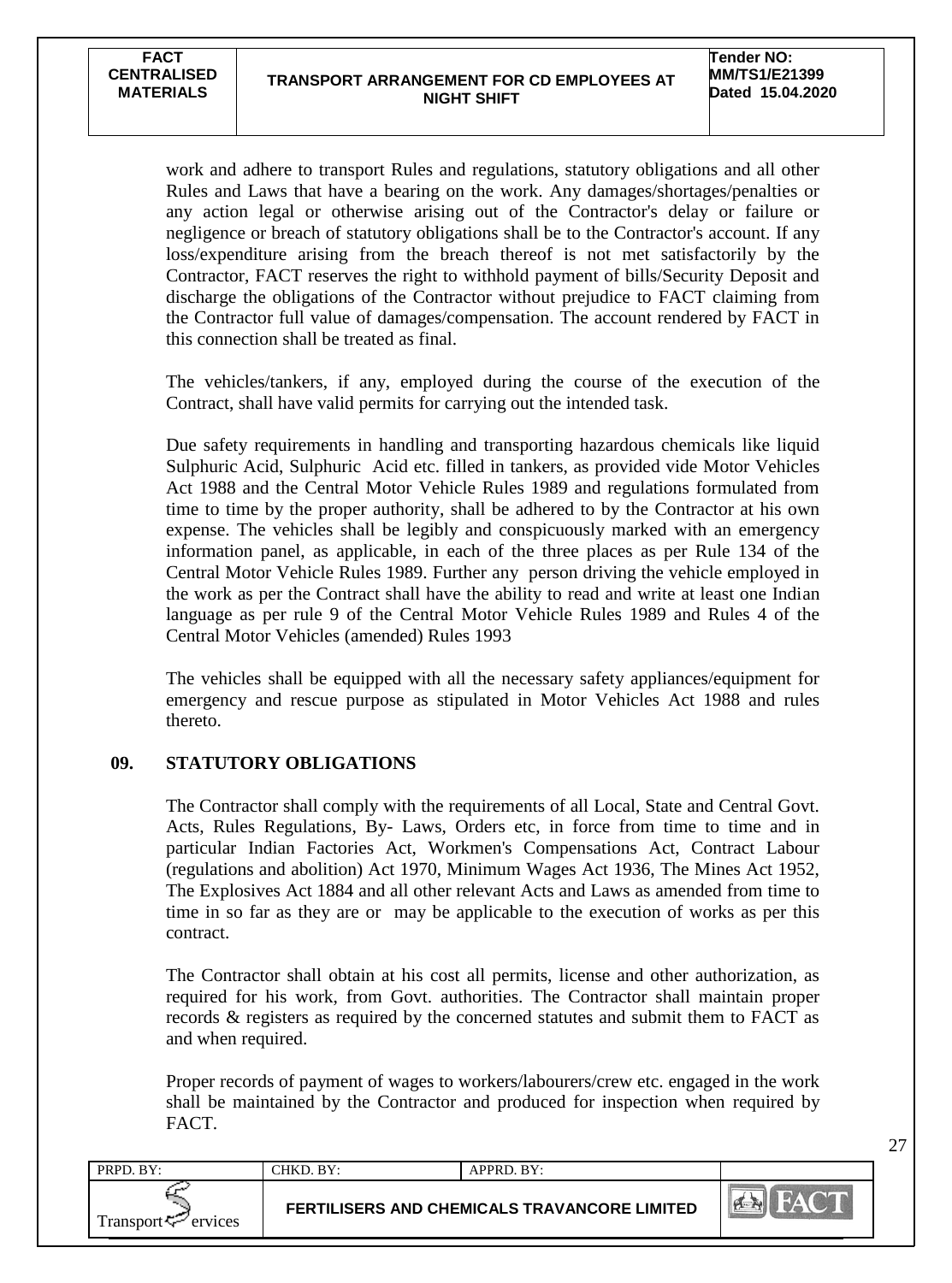The Contractor shall be responsible for all payments to his workmen including Employees State Insurance and Provident Fund benefits etc., if any, i.e. FACT shall not make any payments to the Contractor other than the rates agreed for the work. All extra payments, if any, to be made to the Contractor's workmen during the course of contract period shall be borne entirely by the Contractor.

In case the Contractor fails to discharge his statutory obligations leading to a situation wherein FACT is to incur any expenditure/loss in their capacity as the Principal Employer such expenditure/loss shall be realised from the Contractor.

## **10. CONTRACTOR's WORKMEN**

FACT shall have no dealing with the Contractor's workmen or their Union. FACT reserves the right to debar any of the contractor's employees/workmen/crew from entering FACT premises for whatever reason FACT deems fit.

## **11**. **DEFAULT:**

In the event of failure on the part of the Contractor to execute the Contract to FACT's satisfaction, FACT may, at their option, either recover from the Contractor liquidated damages as prescribed in the "Special Conditions", if any, or at the risk and cost of the Contractor and without prejudice to FACT's other rights as per the Contract, terminate the Contract wholly or partially and carry out the work through other contractors or by themselves.

## **12. TERMINATION:**

If any work entrusted with other contractors by FACT is obstructed by, interfered with or caused to be interfered with by the Contractor, his employees, his representatives or crew, the contract shall be terminated without notice and the remaining work for the unexpired portion of the contract arranged by FACT through others at the Contractor's risk and cost. The contract can be terminated by FACT with one month's notice at any time during the pendency of the contract.

## **13. FORCE MAJEURE**:

Neither the Contractor nor FACT shall be considered in default in the performance of their obligations under the Work Order so long as the performance is prevented or delayed because of Force Majeure conditions like war or hostilities, riots or civil commotion, earth quake, flood or tempest, drought, accident, fire or explosion, labour strike or lock-out or Act-of-God or because of any law and order proclamation, regulation or ordinance of Government or subdivision thereof and situation arising out of our plant break downs. Notice of a Force Majeure situation shall be given by the affected party to the other party with in one week of its occurrence. Should such a delay be for more than three months, FACT shall have the right to cancel the Work Order at no charge to FACT and FACT shall be entitled to reimbursement of any amount due

| PRPD. BY:                      | CHKD. BY: | APPRD. BY:                                          |              |
|--------------------------------|-----------|-----------------------------------------------------|--------------|
| Transport <sup>7</sup> ervices |           | <b>FERTILISERS AND CHEMICALS TRAVANCORE LIMITED</b> | <b>PASSE</b> |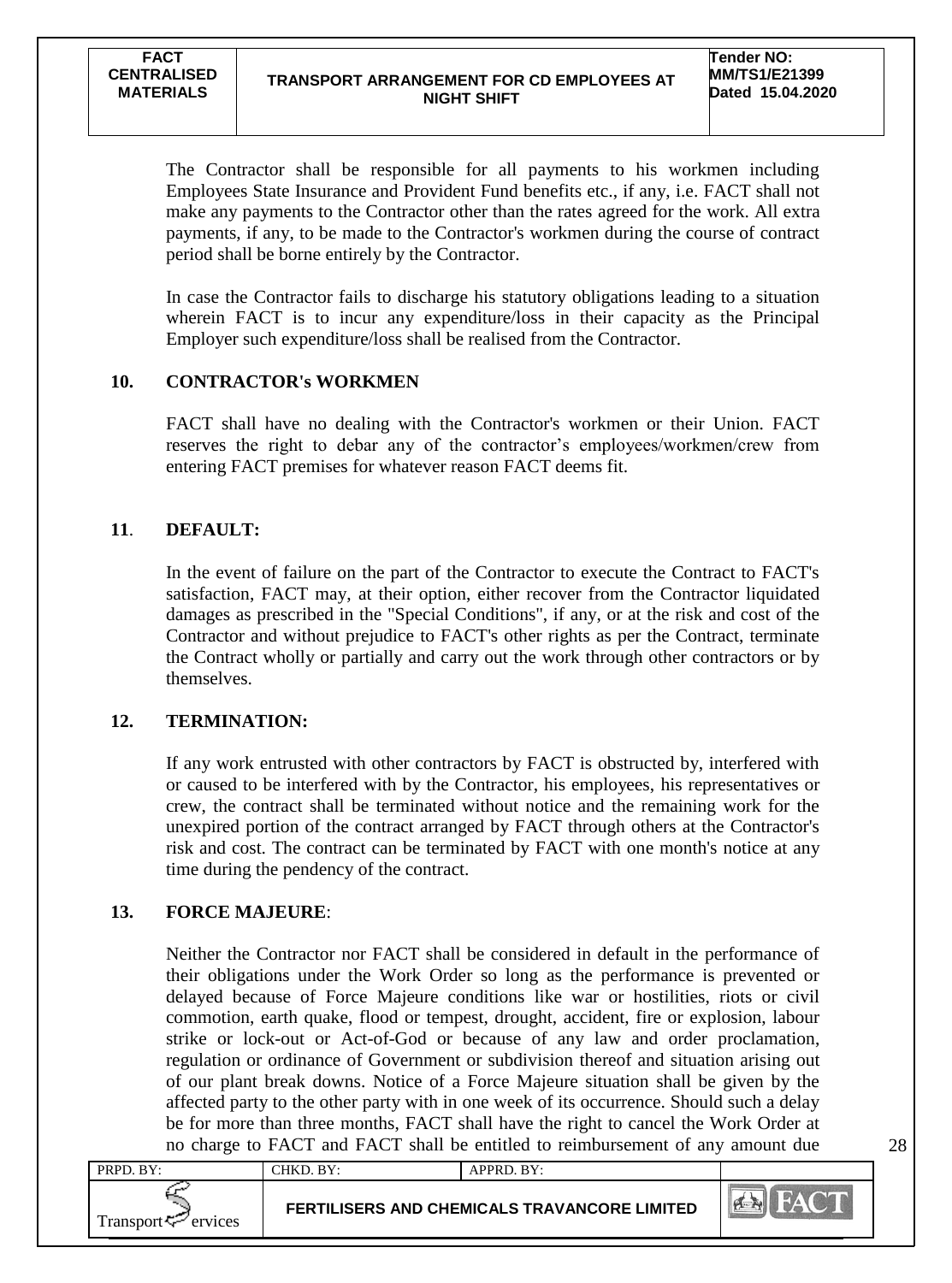from the Contractor.

## **14. ASSIGNMENT:**

The Contractor shall not assign, transfer or sub-let this work order without the prior written approval of FACT.

## **15. APPLICABLE LAW & SETTLEMENT OF DISPUTES:**

This contract shall be subject to and shall in all respects be governed by Indian law.

If any dispute(s) arises out of or in connection with this contract, or in respect of any defined legal relationship associated therewith or derived therefrom, the parties agree to submit the disputes to arbitration under the ICADR (International Centre for Alternative Dispute Resolution) Arbitration Rules 1996. The authority to appoint the Arbitrator shall be the International Centre for Alternative Dispute Resolution. The number of Arbitrator shall be one and the language of the arbitration proceedings shall be English. The place of arbitration proceedings shall be Ernakulam in Kerala.

Any legal proceedings relating to this contract shall be limited to courts of law under the jurisdiction of the Kerala High Court at Ernakulam.

## **16. ENVIRONMENT MANAGEMENT SYSTEM:**

FACT is a company having Environmental Management System according to ISO 14001 standard. The Contractor shall ensure that none of their activities cause damage to the environment.

## **17. ENTIRETY OF CONTRACT:**

All of the terms agreed to between the Contractor and FACT are included in the Work Order and no other communication, written, oral, or implied shall be considered to be included in the Work Order or form part of the Work Order, unless specifically agreed to in writing by FACT.

## **18**. **FRAUD PREVENTION POLICY OF FACT:**

FACT a Central Public Sector Undertaking (PSU) follows Corporate Governance principles proactively and has formulated a Fraud Prevention Policy. Details of Fraud Prevention Policy of FACT-2012 can be viewed in FACT"s Website www.fact.co.in. Contractors shall make themselves aware and also ensure compliance of the same.

| PRPD. BY:                | CHKD. BY: | $APPRD$ . $BY:$                              |        |
|--------------------------|-----------|----------------------------------------------|--------|
| Transport $\sim$ ervices |           | FERTILISERS AND CHEMICALS TRAVANCORE LIMITED | $\sim$ |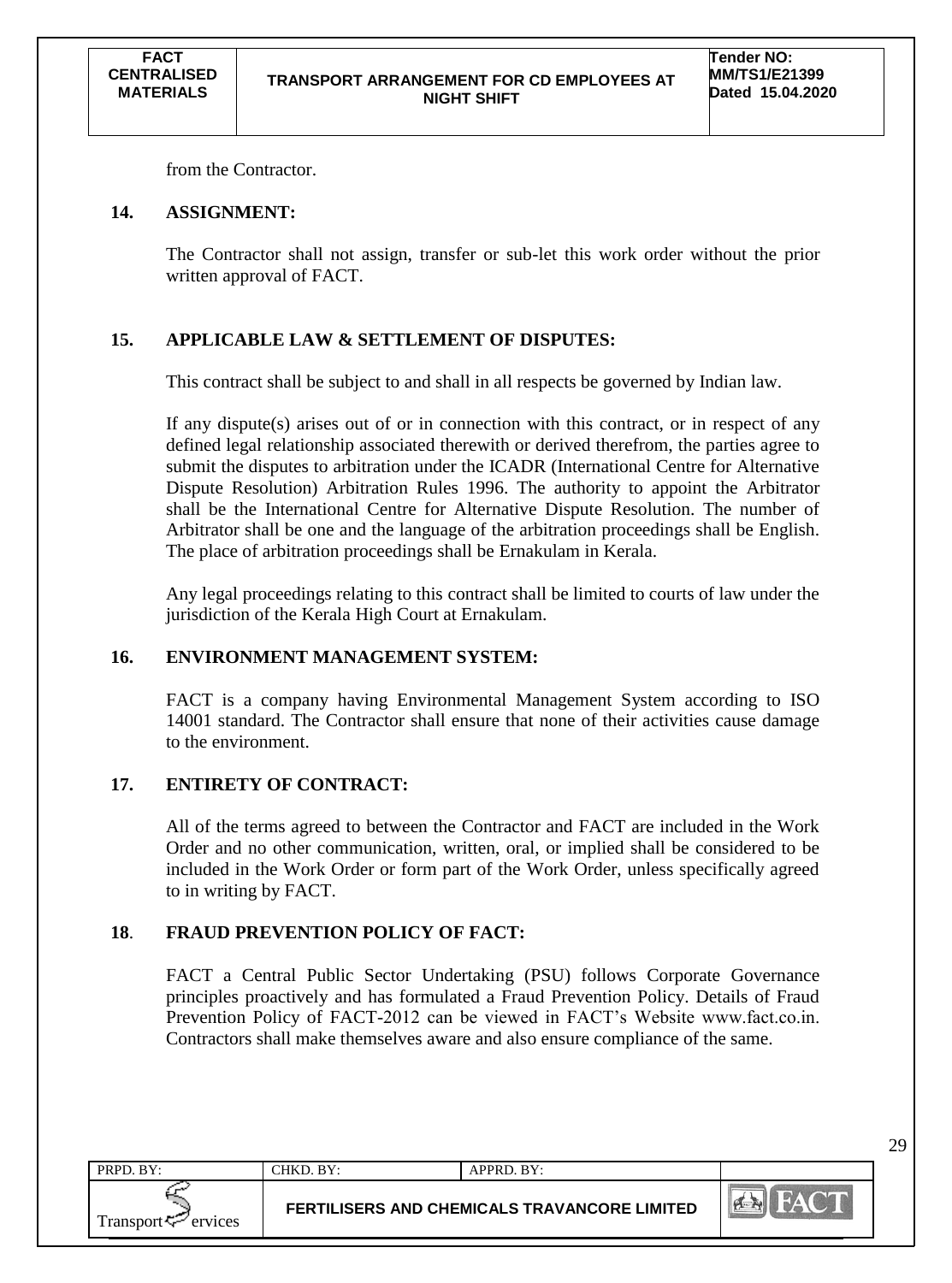#### **ANNEXURE: VIII**

## **PROFORMA OF UNPRICED COPY OF PRICE BID (To be submitted with Part-A Bid)**

Sub: Operation of Taxis to transport employees of FACT-CD as per the enquiry No.MM/TS1/E21399 dated 15.04.2020.

Note : Please do not fill in Rates in this format. Please fill in "Quoted" in the blank column provided against each.

We here by quote our competitive rate as below for all the items of work cited above in compliance with the enquiry documents without any deviation.

| S1.<br>No.   | Schedule                                                                                                                                                                                                                                                        | Unit | Quantity | All inclusive Rate<br>per day excluding<br>GST(GST extra)<br>Indicate "Quoted" |
|--------------|-----------------------------------------------------------------------------------------------------------------------------------------------------------------------------------------------------------------------------------------------------------------|------|----------|--------------------------------------------------------------------------------|
| $\mathbf{1}$ | Transport of FACT Cochin Division<br>Employees using Taxi with seating<br>capacity of five from Perumbayoor to<br>FACT- CD via Kizhakkambalam,<br>Karimughal in night shift and back as per<br>schedule of operation Taxi No. 1.                                | Day  | 300      |                                                                                |
| 2            | Transport of FACT Cochin Division<br>Employees using Taxi with seating<br>capacity of five from Aluva to FACT-<br>CD via Kalamassery, High Court,<br>Palarivattom, Bye-pass, Tripunithura in<br>night shift and back as per schedule of<br>operation Taxi No.2. | Day  | 300      |                                                                                |

*GST shall be extra as applicable based on statutory notifications.*

This bid is submitted in compliance with the enquiry documents and accepting all the requirements, instructions, terms and conditions, proforma of bank guarantee and proforma of agreement etc. without any deviation.

*(Signed by)*

Authorised Signatory …………..………… Name and address of the Bidder …………..……………. . . . . . ……… . . . . . . . . . Place: . . . . . . . . . . . . . . . . . . . . Date :…………………………. (Stamp)30 PRPD. BY: CHKD. BY: APPRD. BY:  $\leq$ **FERTILISERS AND CHEMICALS TRAVANCORE LIMITED** Transport  $\leq$  ervices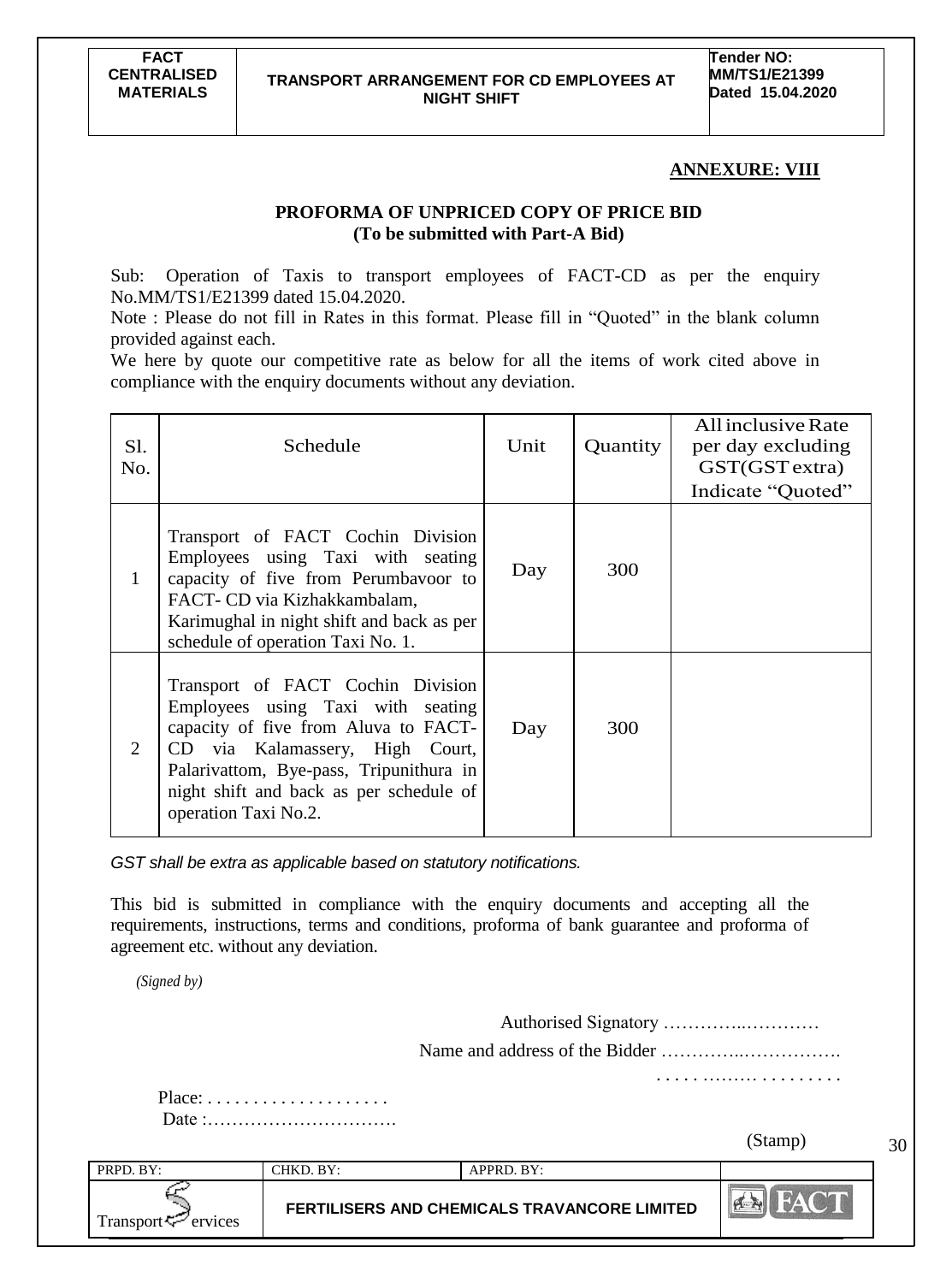**Tender NO: MM/TS1/E21399 Dated 15.04.2020**

## **ANNEXURE: IX**

## **Part –B**

## **PROFORMA OF PRICE BID**

Please visit [https://eprocure.gov.in](https://eprocure.gov.in/) and search using the tender ID under FACT Tenders to see the price Bid (BOQ-EXCEL SHEET)

| Fransport <<br>ervices |           | <b>FERTILISERS AND CHEMICALS TRAVANCORE LIMITED</b> |  |
|------------------------|-----------|-----------------------------------------------------|--|
| PRPD. BY:              | CHKD. BY: | $APPRD$ . $BY:$                                     |  |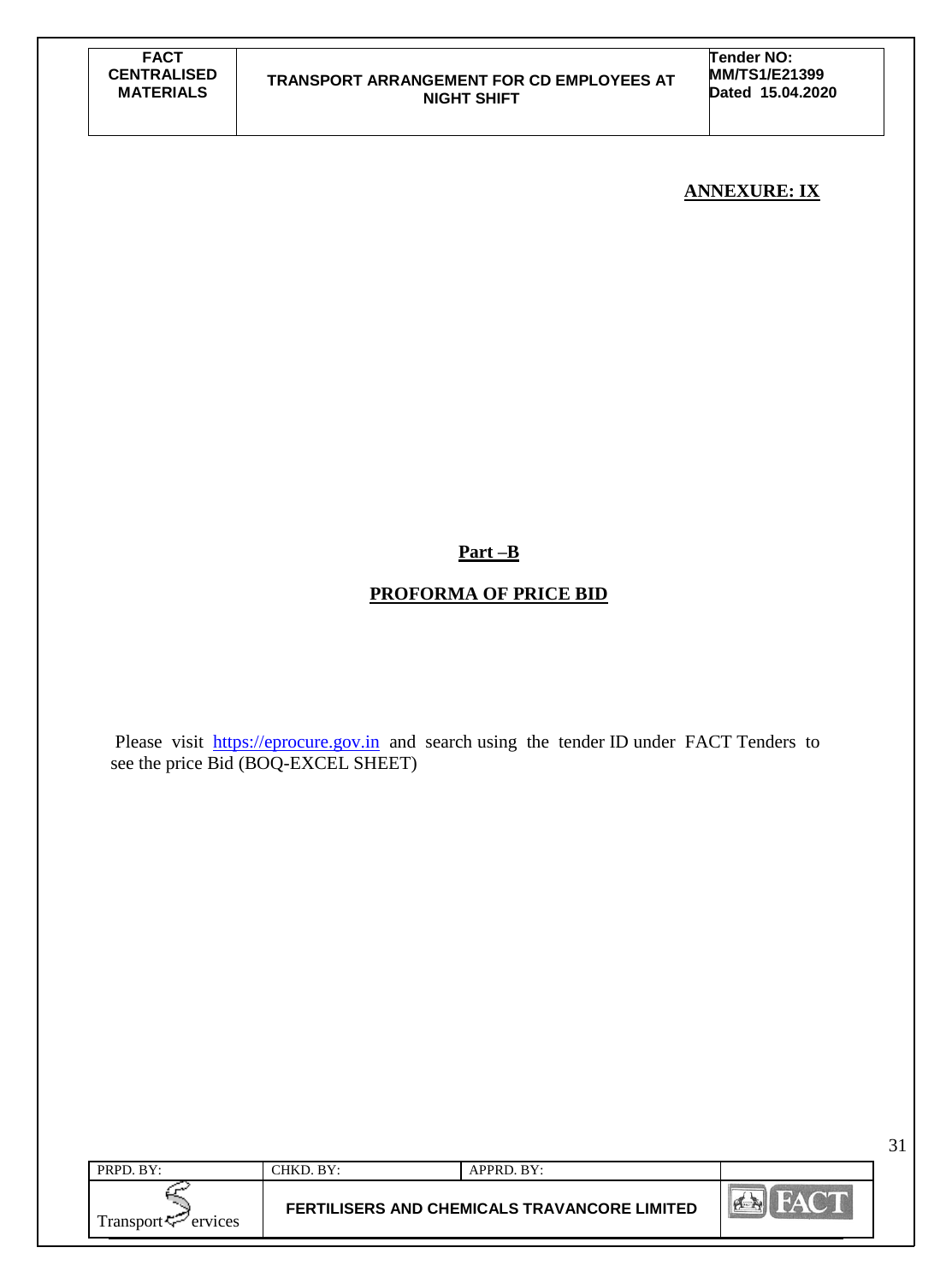### **ANNEXURE X**

32

## **PROFORMA OF BANK GUARANTEE FOR FURNISHING SECURITY DEPOSIT**

(TO BE OBTAINED FROM A INDIAN NATIONALISED/SCHEDULED BANK ON STAMP PAPER WORTH Rs.500/-)

The Fertilisers and Chemicals Travancore Ltd., Udyogamandal, KOCHI-683 501.

Whereas FACT, Udyogamandal P.O., Kerala (hereinafter called referred to as the Company) has placed a work order no. ............... dated ............ with M/S (hereinafter called the Contractor) for the work of and whereas it is one of the conditions of the said work order that the Contractor shall either remit a sum of Rs.............. (Rupees..........................only) or furnish a Bank Guarantee for Rs............ (Rupees...........................only) as security deposit for the due fulfillment of the said work order by the said Contractor.

In consideration of the Company having agreed to accept a Bank Guarantee from us towards such security deposit in lieu of the cash deposit in accordance with the terms and conditions of the above work order, we the Bank (hereinafter referred to as the Bank) do hereby undertake to pay the Company merely on demand any sum or sums from time to time demanded by the Company up to a maximum of Rs................. (Rupees only) being the amount of the security deposit against any loss or damage caused to or suffered by or would be caused to or suffered by the Company by reason of any breach by the said Contractor of any of the terms and conditions contained in the said work order.

We, the said Bank, do hereby undertake to pay the amount so demanded by the Company without any demur merely on a demand from the Company stating that the amount claimed is due by way of loss or damage caused to or suffered or would be caused to or suffered by the Company by reason of breach by the said Contractor of any of the terms and conditions contained in the said contract. Any such demand made on the Bank shall be conclusive as regards the amount due and payable by the Bank under this guarantee.

We undertake to pay to the Company any money so demanded not withstanding any dispute or disputes raised by the said Contractor in any suit or proceeding pending before any court or Tribunal relating thereto our liability under this present being absolute and unequivocal.

The payment so made by us under this Guarantee shall be a valid discharge of our liability for payment thereunder and the said Contractor shall have no claim against us for making such payment.

We.......................... further agree that the guarantee herein contained shall remain in full force and effect during the period that would be taken for the performance of the said contract and that it shall continue to be enforceable till all the dues of the Company under or by virtue of the said contract have been fully paid and its claim satisfied or discharged or till the Company certifies that the terms and conditions of the said contract have been fully and properly carried out by the said contractor and accordingly discharges this guarantee.

We............................. further agree with the said company that they shall have the fullest liberty

| PRPD. BY:                      | -<br>CHKD. BY: | APPRD. BY:                                          |  |
|--------------------------------|----------------|-----------------------------------------------------|--|
| Transport $\leftarrow$ ervices |                | <b>FERTILISERS AND CHEMICALS TRAVANCORE LIMITED</b> |  |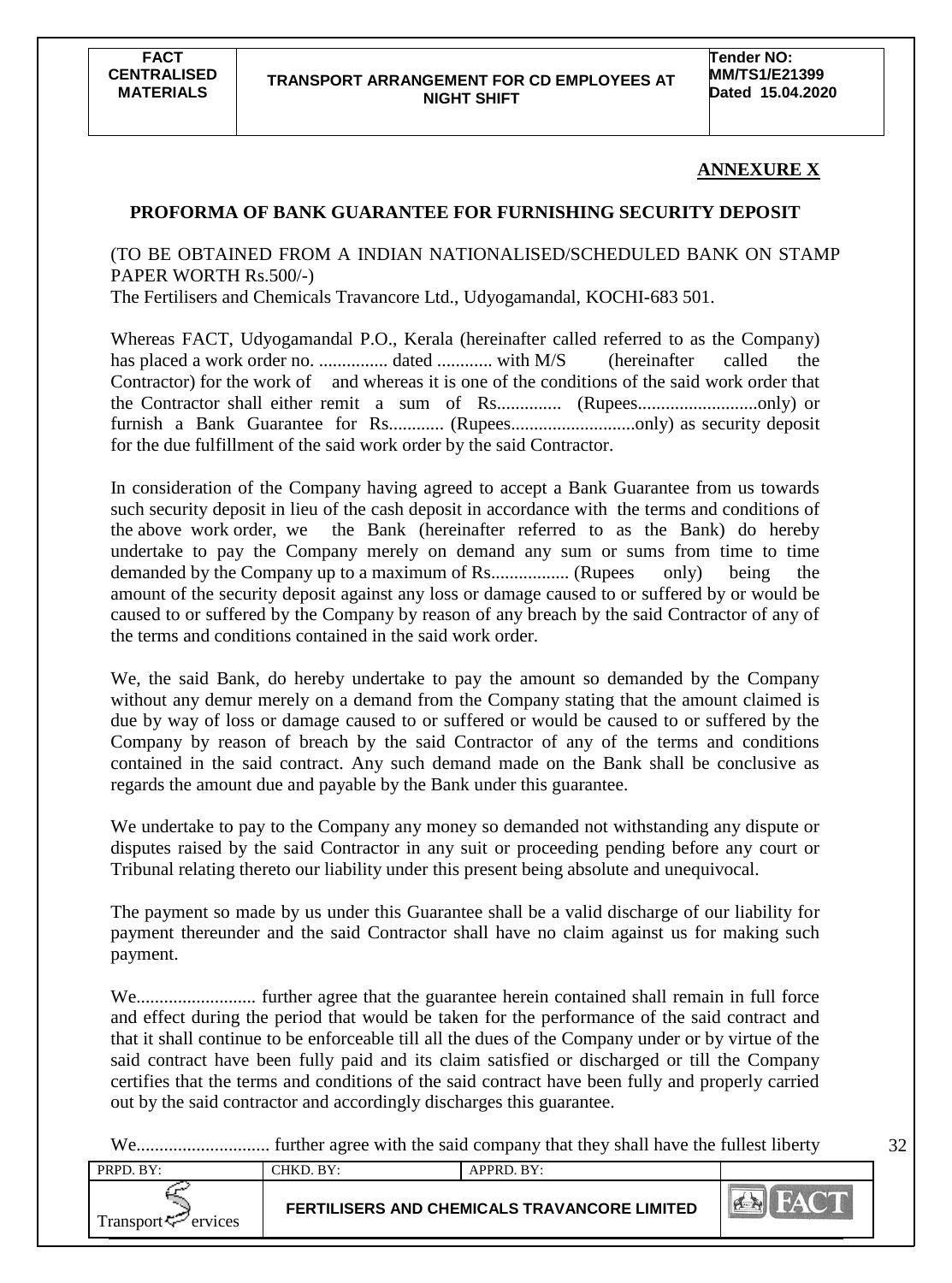without our consent and without affecting in any manner our obligations hereunder to vary any of the terms and conditions of the said contract or to extend time of performance by the said Contractor or to postpone for any time and from time to time any of the powers exercisable by it against the said Contractor and either to enforce or forebear from enforcing any of the terms and conditions governing the said contract or securities available to the Company and the said Bank shall not be released from its liability under these presents by any exercise by the Company of the liberty with reference to the matters aforesaid or by reason of time being given to the said Contractor or any other forbearance, act or omission on the part of the Company or any indulgence by the Company to the said Contractor or any other matter of thing whatsoever which under the law relating to sureties, but for this provision, have the effect of so relieving us.

This guarantee shall not be affected by any change in the constitution of the Bank or the Company or the said Contractor nor shall this guarantee be affected by any change in the constitution of the Company or the said Contractor by absorption with any other body or corporation and this guarantee shall be available to or enforceable by such body or corporation.

Our guarantee shall remain in force until Unless a claim or demand is made within six months after the expiry of the above date, all the Company"s rights under the guarantee shall be deemed as waived/forfeited and we shall be relieved and discharged from all liabilities there under. Notwithstanding anything contained hereinbefore, our liability under this guarantee shall be limited to an amount not exceeding Rs.................... (Rupees….…only).

Any notice by way of request, demand or otherwise hereunder may be sent by post to the Bank addressed as aforesaid and if sent by post, it shall be deemed to have been given at the time when it would be delivered in due course of post and in proving such notice when given by post, it shall be sufficient to prove that the envelope containing the notice was posted and certificate signed by an officer of the Company that the envelope was so posted shall be conclusive.

Disputes/differences, if any, relating to or arising out of this Bank Guarantee, shall be settled by courts having jurisdiction over Udyogamandal, in Kerala State, where the registered office of the company is situated and no other court shall have jurisdiction in the matter.

We........................................ Bank lastly undertakes not to revoke this guarantee during its currency except with the previous consent of the Company in writing.

Dated this ........................ day of Two thousand and Twenty

| For (Name of Bank)         |  |
|----------------------------|--|
| <b>Authorised Official</b> |  |
| Name                       |  |
| Designation                |  |

Place : Full address of the Branch issuing this guarantee :

.

PRPD. BY: CHKD. BY: APPRD. BY: **EX FAC FERTILISERS AND CHEMICALS TRAVANCORE LIMITED** Transport  $\leq$  ervices